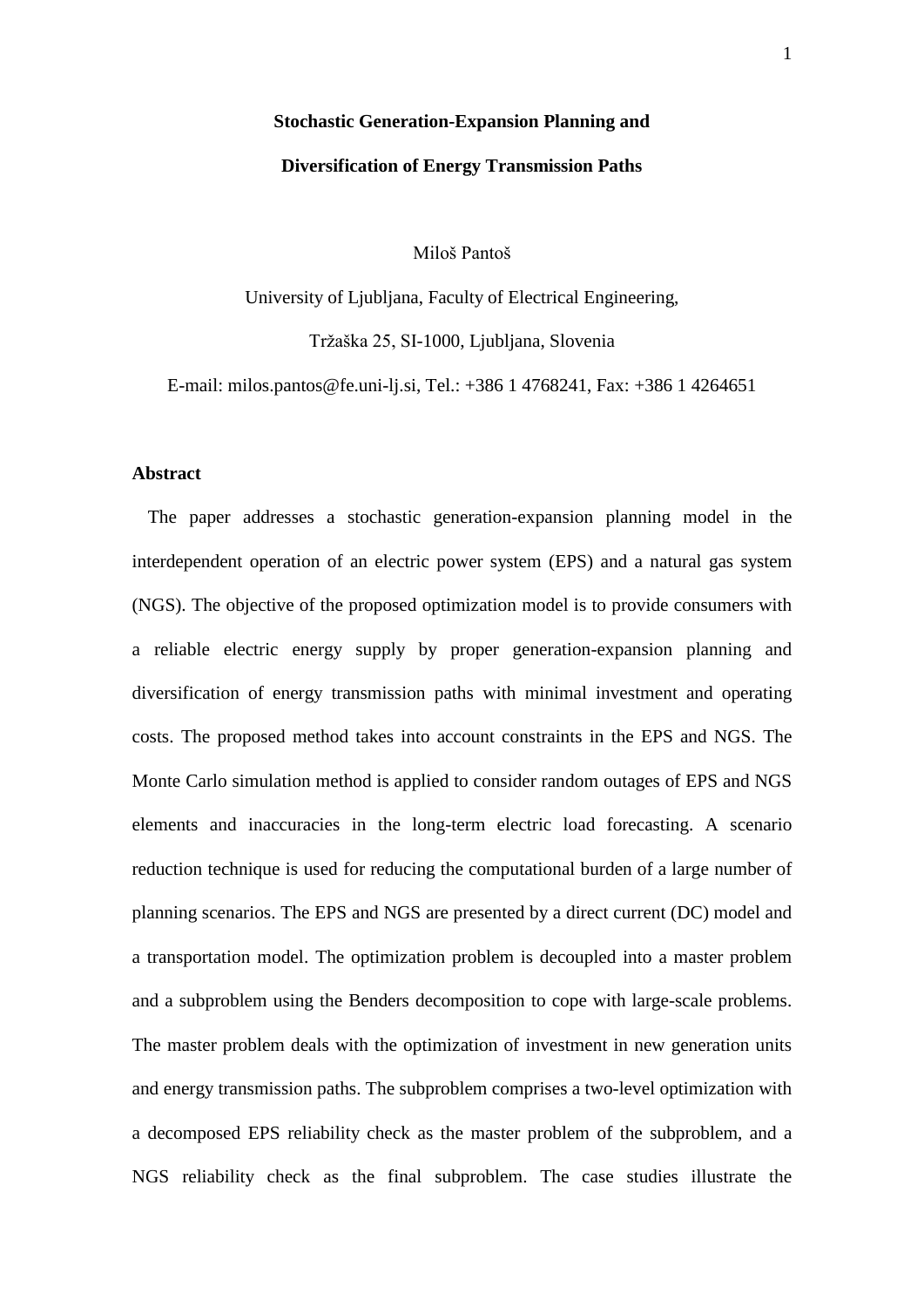applications of the proposed stochastic method in a coordinated generation-expansion planning problem when considering uncertainties.

## **Keywords**

Benders decomposition, electric power system, generation expansion planning, Monte

Carlo simulation, natural gas system, optimization.

#### **1 NOMENCLATURE**

#### **Indices:**

| A                | Superscript index for accompanying energy path   |
|------------------|--------------------------------------------------|
| h                | Subscript index for load block                   |
| C                | Superscript index for candidate unit             |
| E                | Superscript index for existing unit              |
| $\mathbf{I}$     | Subscript index for production unit or well      |
| j                | Subscript index for energy transmission path     |
| $\boldsymbol{k}$ | Subscript index for natural gas load             |
| max              | Superscript index for maximal value              |
| r                | Superscript index of Benders iteration           |
| ref              | Subscript index for reference bus                |
| $\mathcal{S}$    | Subscript index for scenario                     |
| T                | Superscript index for matrix transposition       |
| t                | Subscript index for year                         |
| Z.               | Subscript index for electric load                |
| 0                | Subscript index for initial state                |
| ∗                | Superscript index for gas-fired unit consumption |
| Λ                | Superscript index for optimal solution           |

#### **Variables:**

| GC |  |  |  | Natural gas flow through compressor |
|----|--|--|--|-------------------------------------|
|----|--|--|--|-------------------------------------|

- *GD* Nodal natural gas load
- *GL* Natural gas flow through pipeline
- *PG* Production of generation unit
- *PL* Power flow on transmission line
- *Q* Installation status of natural gas pipeline
- *X* Installation status of generation unit
- *Y* Installation status of transmission line
- *Z* Installation status of natural gas compressor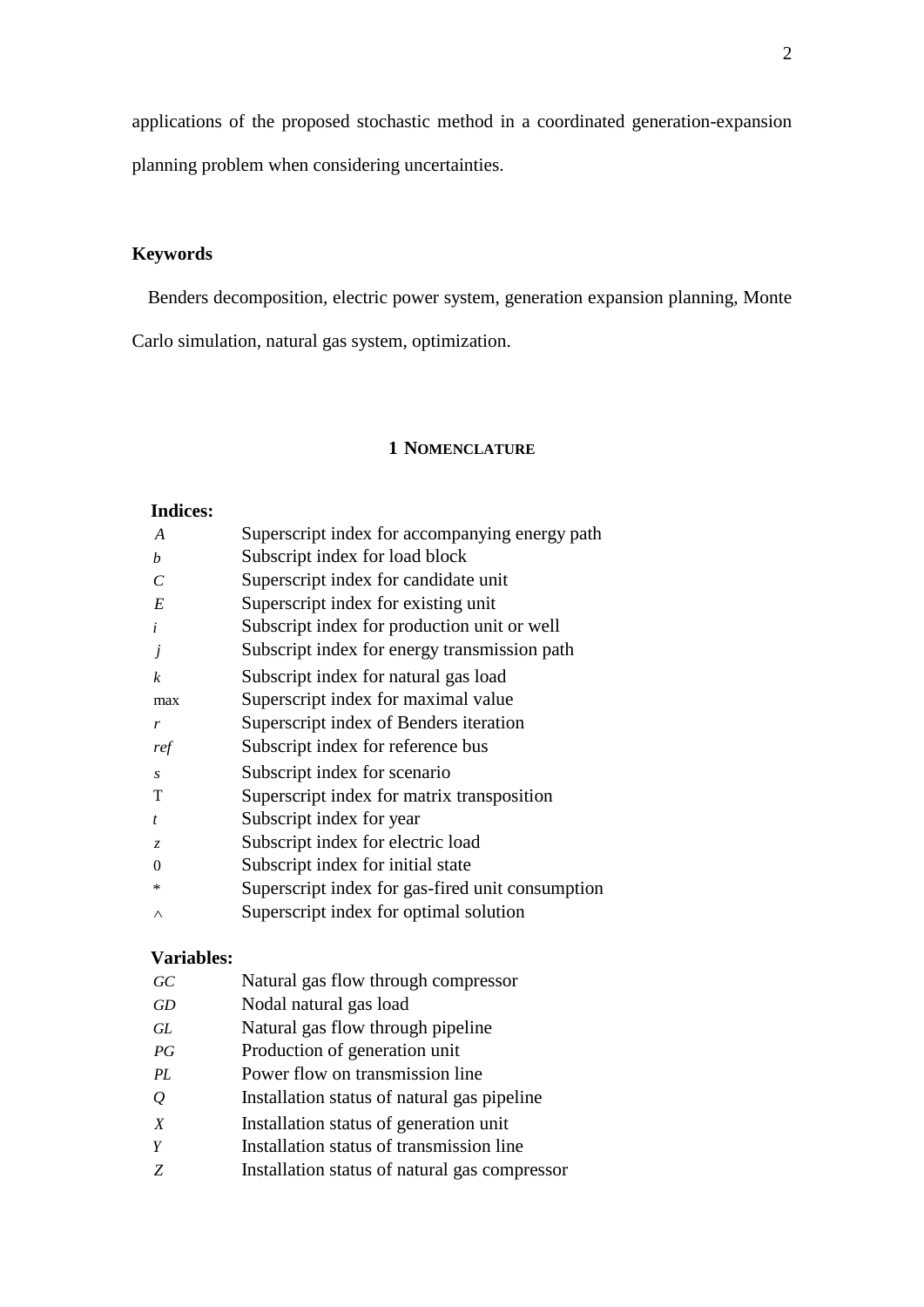| $\gamma$          | Phase-shifting transformers angle |
|-------------------|-----------------------------------|
| $\theta$          | Bus angle                         |
| $\lambda$ , $\mu$ | Dual variables                    |

## **Parameters and Constants:**

| a, b                           | Coefficients of linear load transformation     |
|--------------------------------|------------------------------------------------|
| AC                             | Number of accompanying compressors             |
| AL                             | Number of accompanying transmission lines      |
| AP                             | Number of accompanying pipelines               |
| CG                             | Number of candidate generation units           |
| CIC                            | Investment cost of compressor                  |
| D                              | Load distribution factor                       |
| d                              | Discount rate                                  |
| DT                             | Duration of load block                         |
| E                              | Yearly electric energy demand                  |
| EG                             | Number of existing generation units            |
| ERE                            | Random component of peak electric load growth  |
| <b>ERP</b>                     | Random component of energy demand growth       |
| <b>GIC</b>                     | Investment cost of pipeline                    |
| $\boldsymbol{G}\boldsymbol{W}$ | Objective function of NGS feasibility check    |
| IC                             | Total investment cost                          |
| L                              | Load at each load block                        |
| <b>LOEP</b>                    | Target LOEP, reliability criterion             |
| M                              | Constant with high value                       |
| NB                             | Number of load blocks                          |
| NN                             | Number of nodes                                |
| NS                             | Number of scenarios                            |
| NT                             | Number of planning years                       |
| $\boldsymbol{P}$               | Yearly peak electric load                      |
| p, q, r                        | Gas consumption coefficients of gas-fired unit |
| <i>PD</i>                      | Bus electric load                              |
| $\overline{PIC}$               | Investment cost of generating unit             |
| PO                             | Operation cost of generation unit              |
| RE                             | Average energy demand growth rate              |
| RP                             | Average peak electric load growth rate         |
| TIC                            | Investment cost of transmission line           |
| UQ                             | Outage status of pipeline                      |
| UW                             | Outage status of natural gas well              |
| UX                             | Outage status of generation unit               |
| UY                             | Outage status of transmission line             |
| UZ                             | Outage status of compressor                    |
| W                              | Objective function of EPS reliability check    |
| $\boldsymbol{x}$               | Reactance of transmission line                 |
|                                |                                                |

## **Matrices and Vectors:**

|  |  | Bus – generation unit incidence matrix |  |  |  |  |
|--|--|----------------------------------------|--|--|--|--|
|--|--|----------------------------------------|--|--|--|--|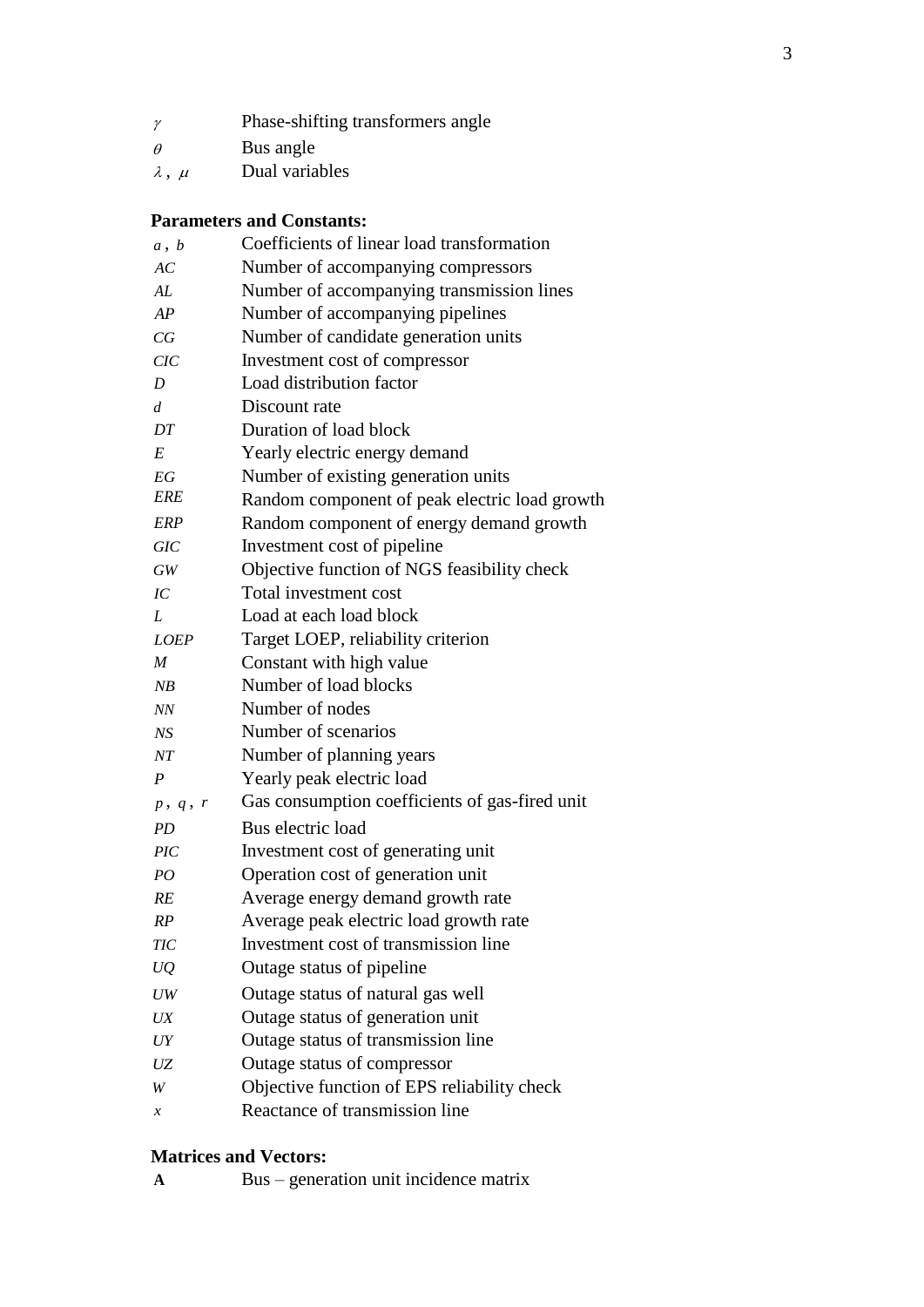| B                | Bus – electric load incidence matrix     |
|------------------|------------------------------------------|
| $\mathbf C$      | Node – natural gas well incidence matrix |
| D                | Node – natural gas load incidence matrix |
| E                | Node – pipeline incidence matrix         |
| F                | Node – compressor incidence matrix       |
| GC               | Matrix of gas flows through compressors  |
| GD               | Matrix of nodal natural gas consumptions |
| GG               | Matrix of natural gas well productions   |
| GL               | Matrix of gas flows through pipelines    |
| K                | Bus – transmission line incidence matrix |
| <b>PD</b>        | Matrix of bus electric loads             |
| $P$ G            | Matrix of unit productions               |
| PL               | Matrix of power flows                    |
| $S_1, S_2$       | Matrices of slack variables in EPS       |
| $S_3, S_4$       | Matrices of slack variables in NGS       |
| 1                | Vector of ones                           |
| $\boldsymbol{0}$ | Vector of zeros                          |

#### **Abbreviations:**

| DC          | Direct current                   |
|-------------|----------------------------------|
| <b>EPS</b>  | Electric power system            |
| <b>EUE</b>  | Expected unserved energy         |
| <b>FOR</b>  | Forced outage rate               |
| <b>ISO</b>  | Independent system operator      |
| <b>LOEP</b> | Loss of energy probability       |
| <b>MILP</b> | Mixed integer linear programming |
| <b>NGS</b>  | Natural gas system               |
| <b>NPV</b>  | Net present value                |
| O&M         | Operation and maintenance        |

## **2 INTRODUCTION**

Today we are witnessing a growing interdependency of EPSs and NGSs with the number of gas-dependent power plants, such as gas-fired and combined-cycle power plants, increasing. The mayor economic reasons for such a development are energy deficits and rising electricity prices, which motivate investments in gas-dependent power plants. Investment incentives also come from the plants' high efficiency, low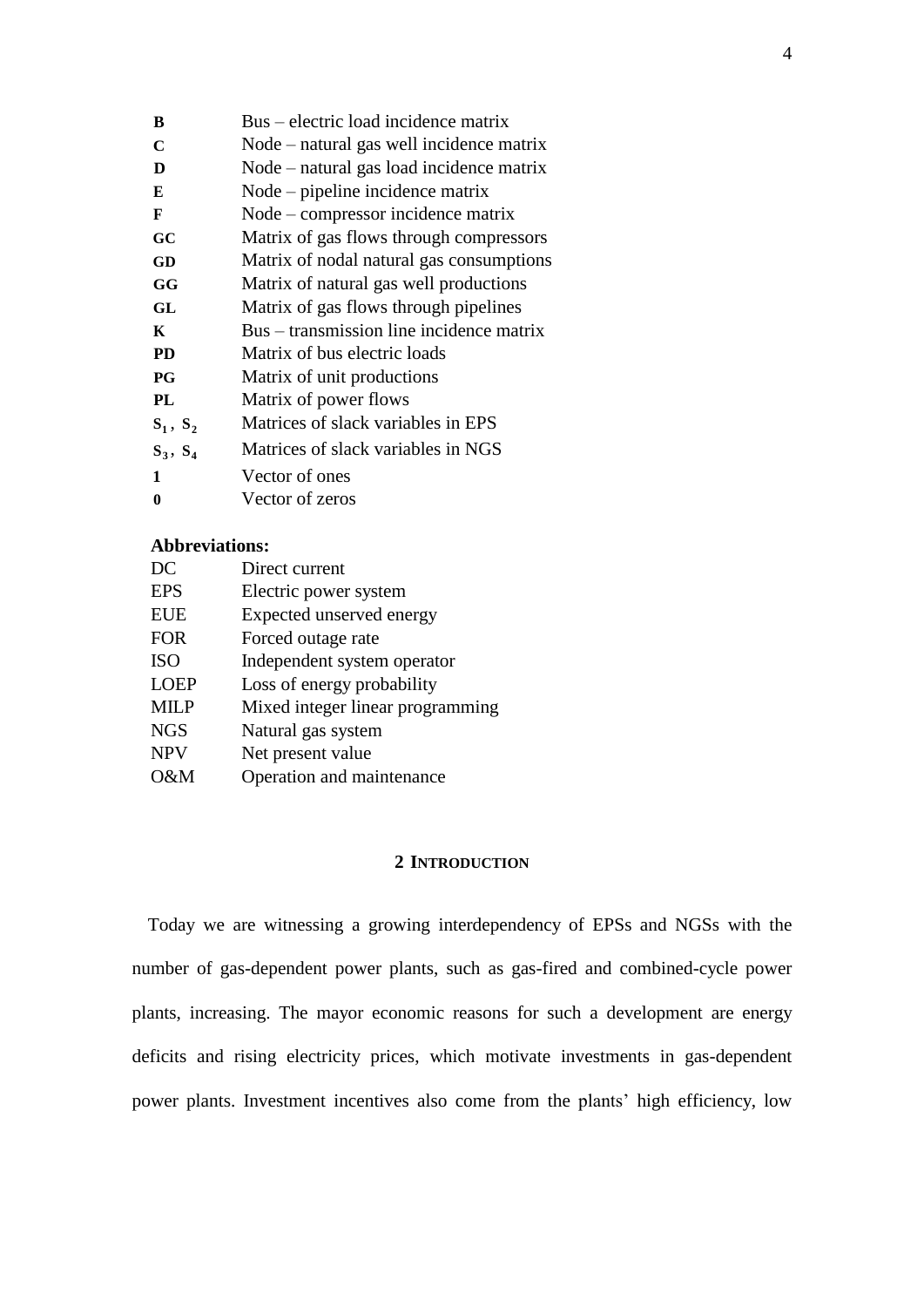investment cost, lower environmental impact, expeditious permitting and their operation flexibility in comparison with conventional coal plants, [\[1\].](#page-20-0)

From the economic and technical aspect, the interdependent operation of EPSs and NGSs should result in a higher EPS operation reliability, higher security of energy supply and lower energy prices. However, strong interdependency of energy systems can lead to severe energy crises, such as the 2009 natural gas crisis in Europe, when natural gas transportation paths from East to West Europe were cut off. Industry and millions of homes in Europe were left without the supply of natural gas. In addition, the energy shortage was partly compensated by additional electric energy production, pushing EPSs to their reliability margins, which consequently jeopardized the EPSs' reliability and the security of supply with electric energy. This and similar experience teaches us that in order to assure reliable energy supply the expansion planning process should allow for the possibilities of diversification with respect to different energy sources and transmission paths.

Considering the reliability of electric energy supply, gas-dependent power plants, which convert the energy of natural gas to electric energy, can be located either near consumption centers or near natural gas sources, which are usually located far from consumption centers. In the first case, it is natural gas pipelines that play a major role in ensuring reliable electric energy supply, and in the second case, it is transmission lines. The research presented in this paper addresses the question of optimal generationexpansion planning and diversification of energy transmission paths in order to operate the system reliably by supplying the load economically.

It is necessary to change the traditional concept of EPS planning that considers EPSs as independent from other energy sources and transmission systems. A solution is the coordinated planning of EPSs and NGSs using integrated models of both systems.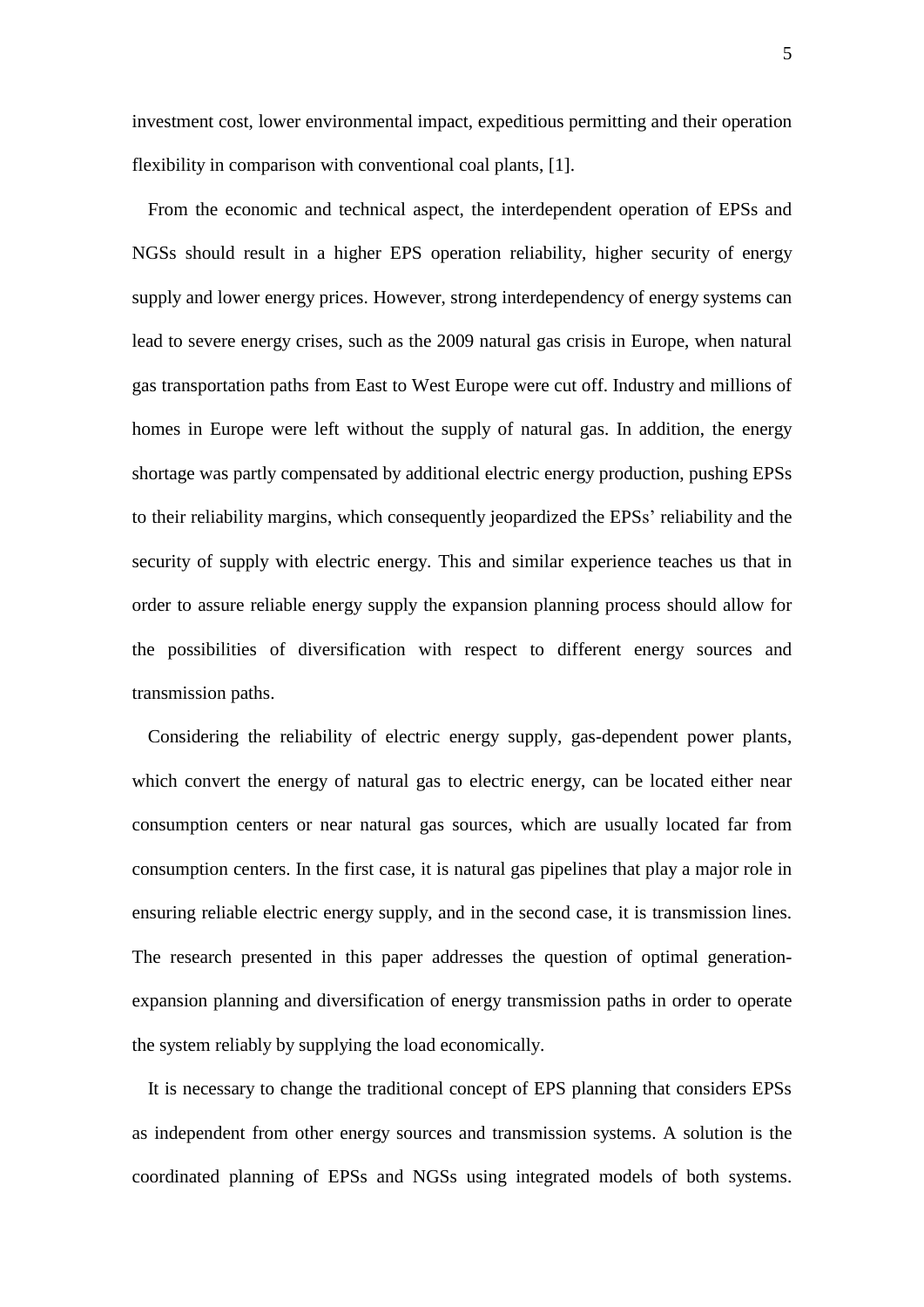Existing literature proposes several integrated models of EPSs and NGSs, addressing different problems in the field of power system operation and planning. Reference [\[2\]](#page-21-0) computes the maximal generation of combined-cycle power plants applying a two-phase nonlinear optimization model of the EPS and NGS, taking into account the joint reliability of the EPS and NGS. Reference [\[3\]](#page-21-1) addresses the integrated production and dispatch in EPSs and NGSs, taking into account gas pipelines and capacities constraints. References [\[4\]](#page-21-2) and [\[5\]](#page-21-3) propose an integrated EPS and NGS model for optimal power flow calculation with constraints in both systems. A nonlinear energy transformation between natural gas consumption and gas-fired unit production is introduced as the linkage between the EPS and NGS. Similarly, [\[6\]](#page-21-4) addresses the optimal power flow of multiple energy carriers, introducing the energy hub concept. Applying Lagrangian relaxation and dynamic programming, [\[7\],](#page-21-5) considers the short-term scheduling of integrated natural gas transmission and hydrothermal power systems. A piecewise linear approximation of nonlinear flow-pressure relations is modeled in the unit-commitment problem, [\[8\].](#page-21-6) References [\[9\]](#page-21-7) and [\[10\]](#page-22-0) address security-constrained unit commitment with NGS constraints. [\[9\]](#page-21-7) applies the Benders decomposition to separate the natural gas transmission feasibility-check subproblem from the master unit-commitment problem and the power transmission feasibility-check subproblem. The NGS is presented by a nonlinear model and iteratively solved by the Newton-Raphson method. [\[10\]](#page-22-0) presents the application of fuel diversity as an effective peak shaving strategy for natural gas demand, which could hedge price volatilities of natural gas and electric power. Finally, [\[11\]](#page-22-1) and [\[12\]](#page-22-2) deal with coordinated planning of EPSs and NGSs using integrated models of both systems. In addition to providing a tool for a simultaneous analysis of electricity and gas markets, [\[11\]](#page-22-1) gives an overview of the main identified parameters and constraints that should be considered in the planning process. A natural gas network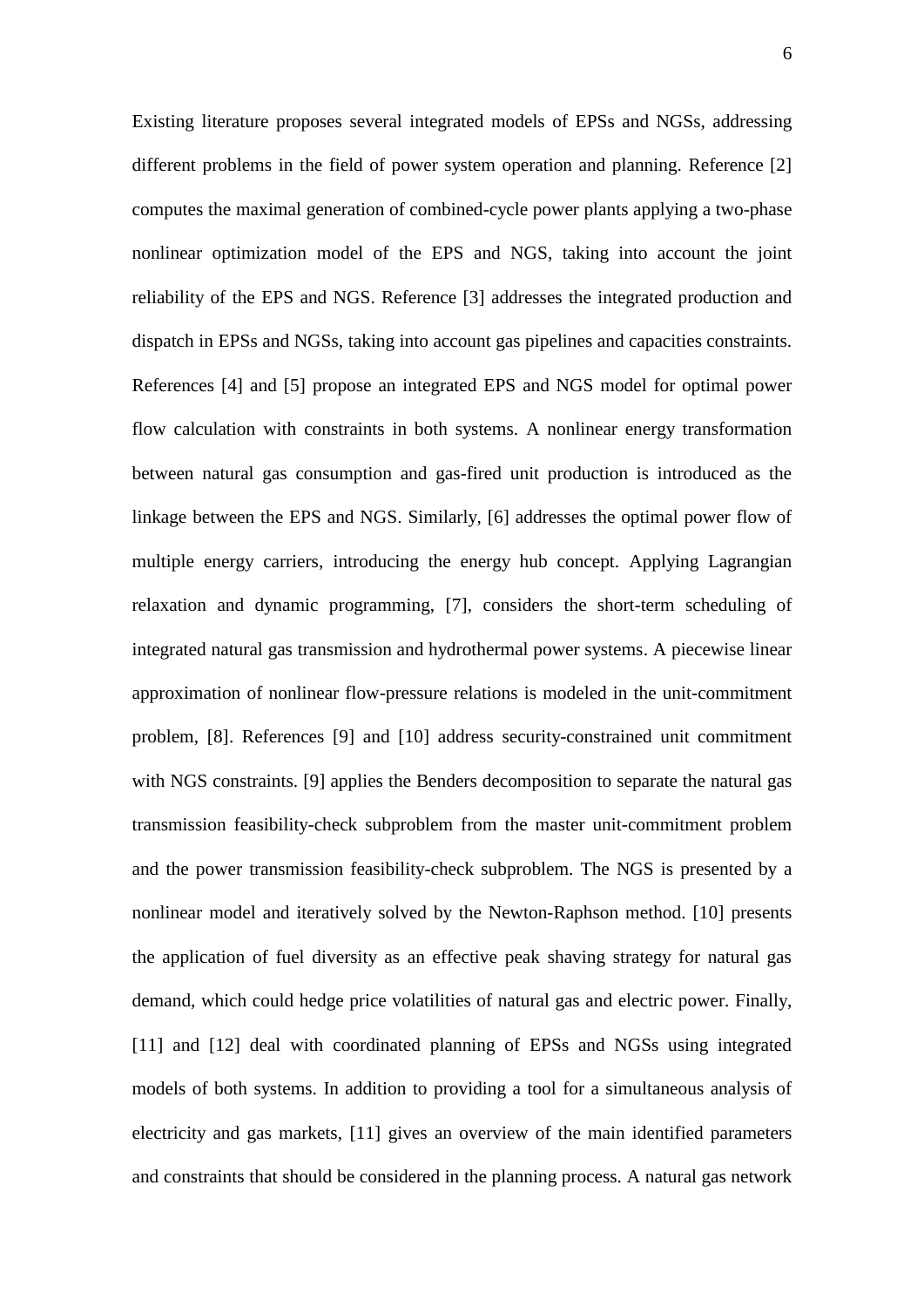model in [\[12\]](#page-22-2) includes a natural gas well and pipelines, whereas the electrical system includes hydrothermal power generation and a transmission system. A mathematical model of this problem is formulated as a multistage optimization problem where the objective function is to minimize the integrated gas-electricity investment and operation costs.

The following facts served as incentives for the research presented in this paper:

- rising interdependency of EPSs and NGSs due to the increasing number of gasdependent generating units;
- stakeholder concern in both energy systems for their coordinated operation and development resulting in reliable energy supply at reasonable prices;
- required consideration of the diversification of energy transmission paths in order to provide reliable energy supply;
- necessity to implement integrated models of EPSs and NGSs at the planning stage. Several models mentioned in the preceding paragraph above are applied only in power-system operation, unit commitment and economic dispatch problems;
- incorporation of the stochastic approach into the long-term planning process due to uncertainties and forecast inaccuracies in energy systems, [\[13\];](#page-22-3)
- necessity to develop an effective method for large-scale optimization, such as long-term EPS planning with interdependent operation of EPSs and NGSs.

This paper thus proposes a stochastic generation-expansion planning method that can be efficiently applied by stakeholders of both energy systems, e.g. a joint regulator or other governmental bodies, a joint-operator, and consumers of electricity and natural gas. The stakeholders' main goal with respect to energy system development is to ensure reliable future operation of EPSs and NGSs, and reliable energy supply with minimal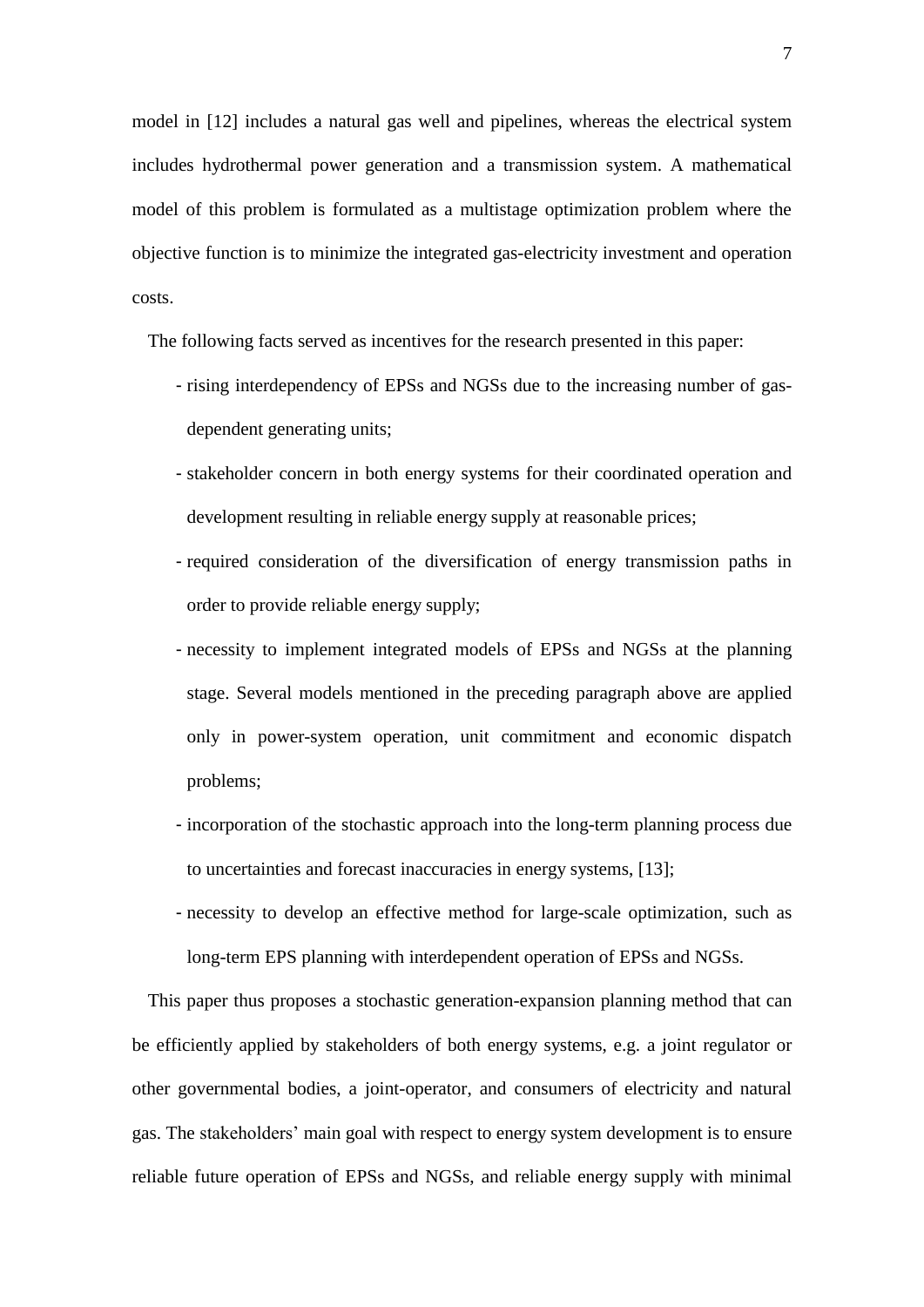investment and operating costs. Let us take the Nabucco pipeline project as an example, the new gas bridge from Asia to Europe connecting shareholders from Turkey to Austria. Nabucco Gas Pipeline International GmbH was established in 2004 to take care of financing, public relations, project management and promote studies, but also to implement strategies aimed at encouraging governments and the European Commission to create appropriate incentives for potential investors to take part in the project. Nabucco gained political support from the EU, and an Intergovernmental Agreement was signed in 2009. The method proposed in this paper could serve consultants engaged in the project as an analytical tool. It is appropriate for such tasks since it is based on clear mathematical models and is simple to use, as explained and demonstrated below.

Since the number of gas-dependent power plants is increasing and EPSs and NGSs operate interdependently, the optimization method takes into account constraints in EPSs and NGSs, and with respect to generation-expansion planning, it provides optimal diversification of electric energy and natural gas transmission paths. Compared to [\[11\]](#page-22-1) and [\[12\],](#page-22-2) the proposed approach considers the stochastic nature of the problem, i.e. the Monte Carlo method is used to simulate random outages of EPS and NGS elements according to their availabilities as well as inaccuracies in the long-term electric load forecasting. Due to the long period of study and numerous variables, a proper scenario reduction method, [\[14\],](#page-22-4) [\[15\],](#page-22-5) is applied to reduce computational effort and to speed up the calculation. Further, to make the proposed optimization method applicable to realistic large-scale models of EPSs and NGSs, the optimization problem is decoupled into the master problem and subproblem using the Benders decomposition. The master problem addresses the investment decision in new generation units and respective transmission paths, and the subproblem comprises a two-level optimization with a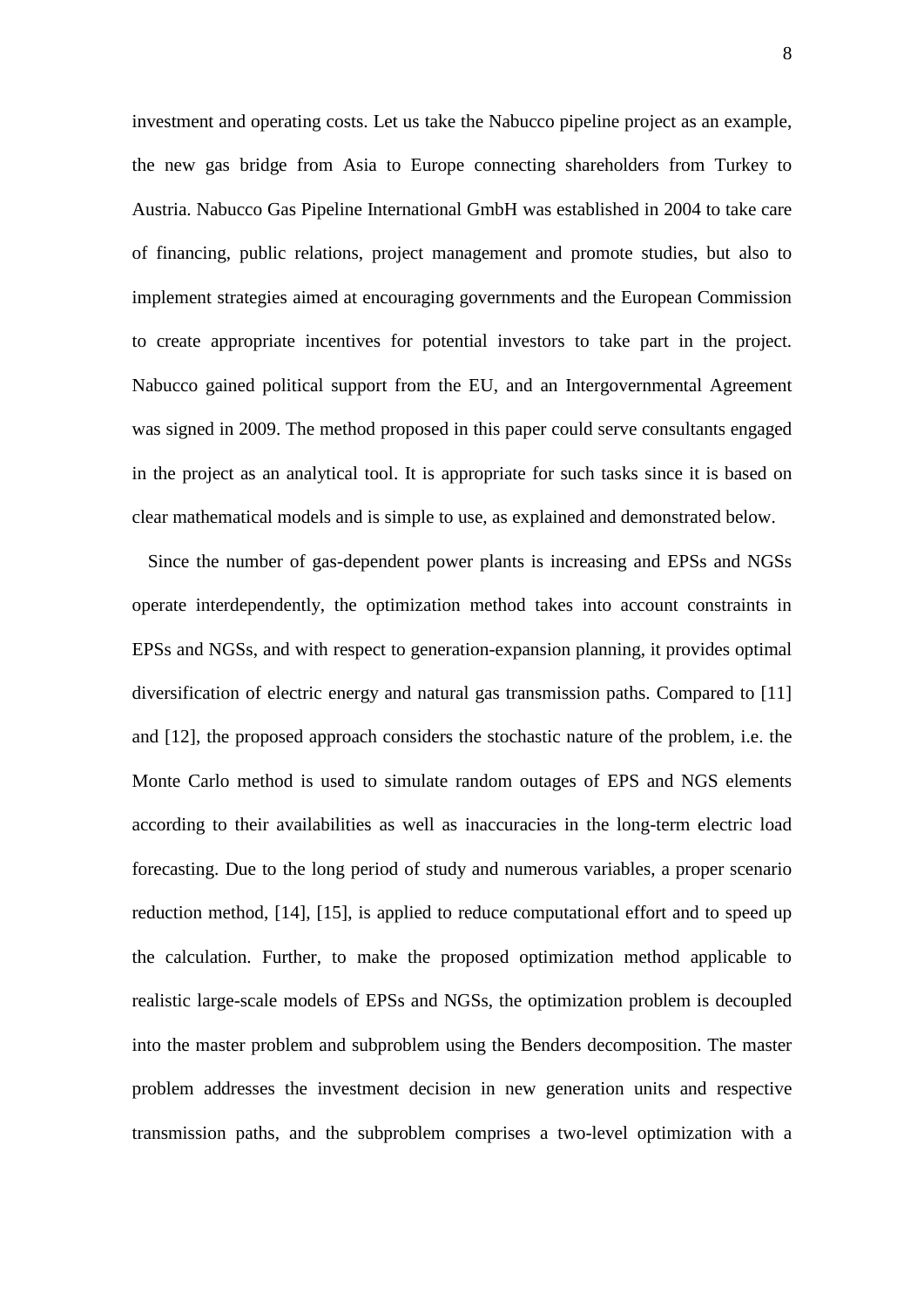decomposed EPS reliability check as the master problem of the subproblem and a NGS reliability check as the final subproblem.

The rest of this paper is organized as follows: Section [3](#page-8-0) presents the stochastic formulation and Section [4](#page-11-0) the formulation of the proposed generation-expansion planning. Section [5](#page-16-0) presents a case study with the interdependent operation of a 6-bus model of an EPS and a 10-node model of a NGS. The conclusions drawn from the study are provided in Section [6.](#page-20-1)

#### **3 STOCHASTIC FORMULATION**

<span id="page-8-0"></span>Uncertainties can be classified into two categories: random and nonrandom uncertainties, [\[13\].](#page-22-3) Random uncertainties are characteristic of repeatable parameters with certain deviations and allow for a statistical analysis, resulting in probability distribution functions, mean values, standard deviations etc. The uncertainties from this group that are allowed in the proposed generation-expansion planning procedure are uncertainties in outages of generating units, natural gas wells, electric energy and natural gas transmission paths, and inaccuracies in long-term electric energy consumption forecasts. Nonrandom uncertainties and vague data, [\[13\],](#page-22-3) are not considered in the model.

#### *3.1 Monte Carlo simulation method*

The proposed stochastic generation-expansion planning procedure is applied to a long-term horizon. The Monte Carlo method is used to create scenarios that represent all possible system states in that time horizon. The created scenarios consider random characteristics of system components and load growth.

For EPS and NGS elements, their forced outage rates (FORs) are defined according to observations of their past operation. In the simulated scenarios, availabilities of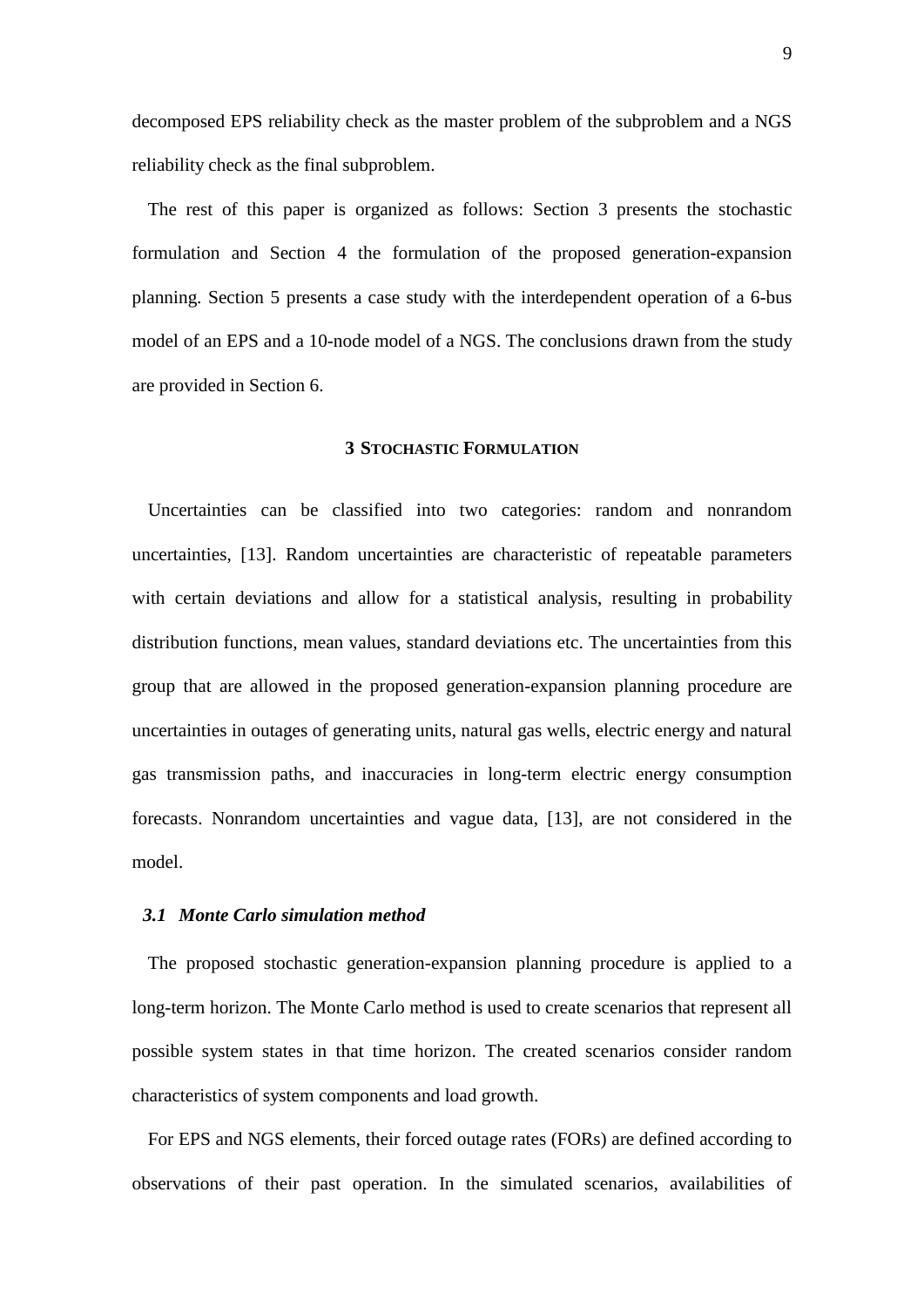generators, natural gas wells, transmission lines, pipelines and compressors are presented by *UXibt,s*, *UWibt,s*, *UYjbt,s*, *UQjbt,s*, *UZjbt,s*, respectively, where *i*, *j*, *b*, *t*, and *s* denote generation unit or well index, transmission line or pipeline or compressor index, load block, as explained in the text below, year and scenario, respectively. Values 1 and 0 indicate the availability and unavailability of a certain element.

The forecasted yearly consumption is created as suggested in [\[16\].](#page-22-6) It is presented by the annual load duration curve that consists of multiple load blocks, each with a constant power, Figure 1.

The annual peak load and the annual energy demand in year *t* and scenario *s*, *Pt*,*<sup>s</sup>* and  $E$ <sup>*t*</sup>,*s*, are calculated as the products of the previous year's values,  $P$ <sup>(t-1</sup>),*s* and  $E$ <sup>(t-1</sup>),*s*, and the yearly growth rates:

$$
P_{t,s} = P_{(t-1),s} \cdot (1 + RP + ERP_{t,s}) \,, \tag{1}
$$

$$
E_{t,s} = E_{(t-1),s} \cdot (1 + RE + ERE_{t,s}) \tag{2}
$$

where *RP* and *RE* present the average peak load and energy demand growth rate, and *ERPt,s* and *EREt,s* present the random components of the yearly growth rates in year *t* and scenario *s*.

The future load in year *t*, block *b*, and scenario *s*, *Lbt,s*, is calculated, as suggested in [\[16\],](#page-22-6) as:

$$
L_{bt,s} = a_s \cdot L_{b0} + b_s \,, \tag{3}
$$

where  $L_{b0}$  presents the base year load, which is defined in advance. Parameters  $a_s$  and  $b_s$ are calculated as:

$$
a_{s} = \frac{E_{t,s} - H \cdot P_{t,s}}{E_{0} - H \cdot P_{0}}\,,\tag{4}
$$

$$
b_s = \frac{P_{t,s} \cdot E_0 - P_0 \cdot E_{t,s}}{E_0 - H \cdot P_0}.
$$
\n(5)

The load in bus *z*, year *t*, load block *b*, and scenario *s*, *PDzbt,s*, is calculated as the product of the load distribution factor in bus *z*, *Dz*, the load in year *t*, block *b*, and scenario *s*, *Lbt,s*: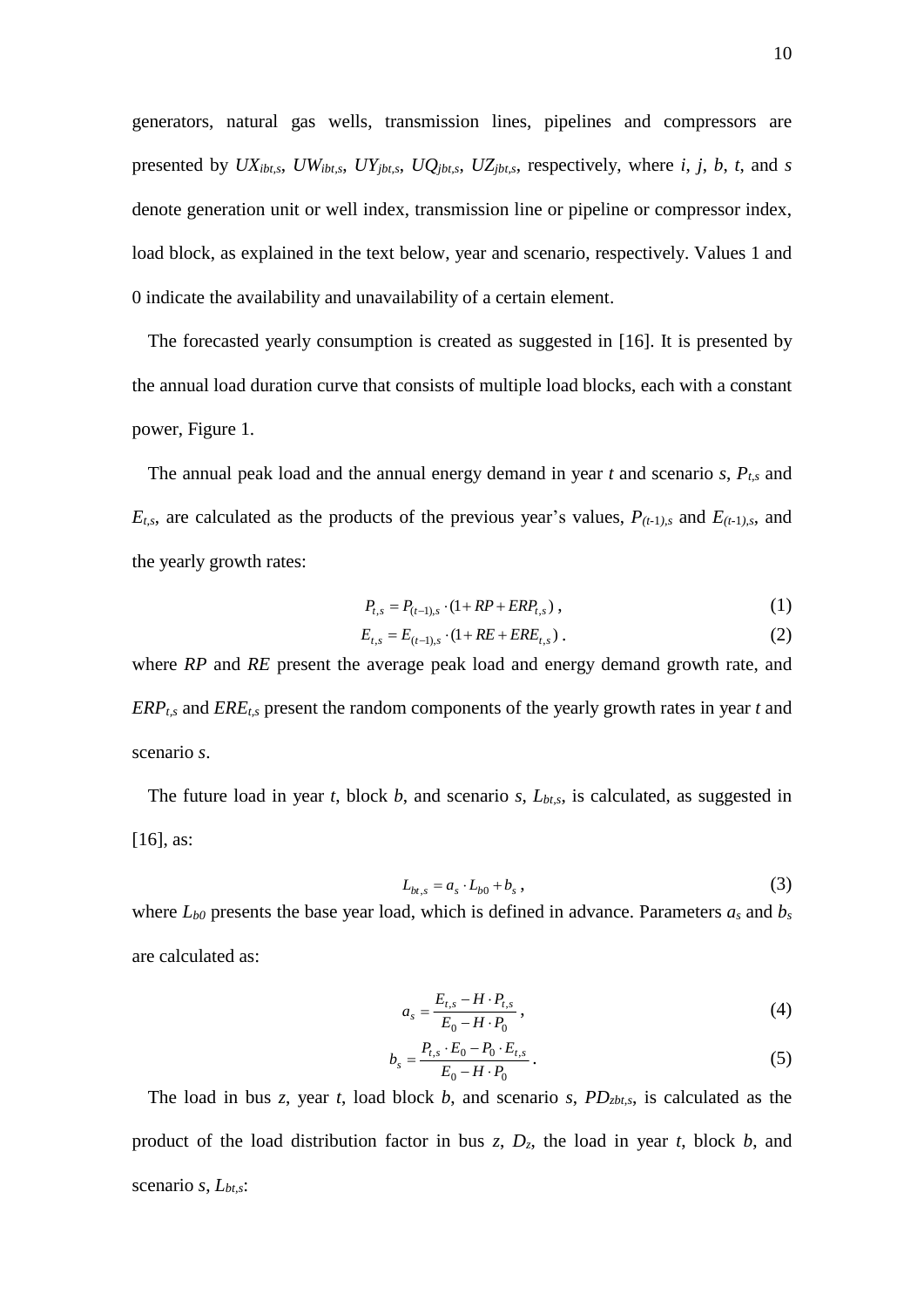$$
PD_{zbt,s} = D_z \cdot L_{bt,s}.
$$
 (6)  
Instead of the ordinary Monte Carlo simulation method, a low discrepancy Monte Carlo simulation method (lattice) from the group of the so called quasi-Monte Carlo methods is applied in order to accelerate convergence, which is discussed in detail in [16], [17] and [18]. Convergence under the ordinary Monte Carlo method is very slow and its rate is proportionate to the number of sample points generated, in this case to the number of simulated scenarios, i.e.  $1/\sqrt{NS}$ . The application of a quasi-Monte Carlo technique results in a more uniform behavior of sample points, and the convergence rate can reach  $1/NS$ , resulting in faster convergence.

An *n*-point lattice rule of rank *r* takes the form:

$$
\left\{\sum_{i=1}^{r} \frac{k_i}{n_i} \mathbf{v}_i \mod 1, \ k_i = 0, 1, ..., n_i - 1, \ i = 1, ..., r \right\}
$$
 (7)

for linearly independent integer vectors  $\mathbf{v}_1, \ldots, \mathbf{v}_r$  and integers  $n_1, \ldots, n_r \geq 2$ . Taking the remainder modulo 1 (the rank-1 case) means taking the fractional part of a number, i.e. *x* mod  $1 = x - \lfloor x \rfloor$ , and the operation is applied separately to each coordinate of the vector. To ensure that this set does indeed contain  $n_i$  distinct points, it is required that  $n_i$ and the elements of  $v_i$  have 1 as their greatest common divisor.

#### *3.2 Scenario reduction*

Computational requirements for solving scenario-based optimization models depend on the number of scenarios. An effective scenario reduction method can therefore be essential for solving large-scale systems. The reduction technique is a scenario-based approximation with a smaller number of scenarios and a reasonably good approximation of the original system. In the proposed generation-expansion planning problem the scenario reduction method based on the likelihood estimation is described in [\[16\]](#page-22-6) and [\[14\],](#page-22-4) and it is applied using the GAMS/SCENRED tool, [\[15\].](#page-22-5) Stochastic scenarios are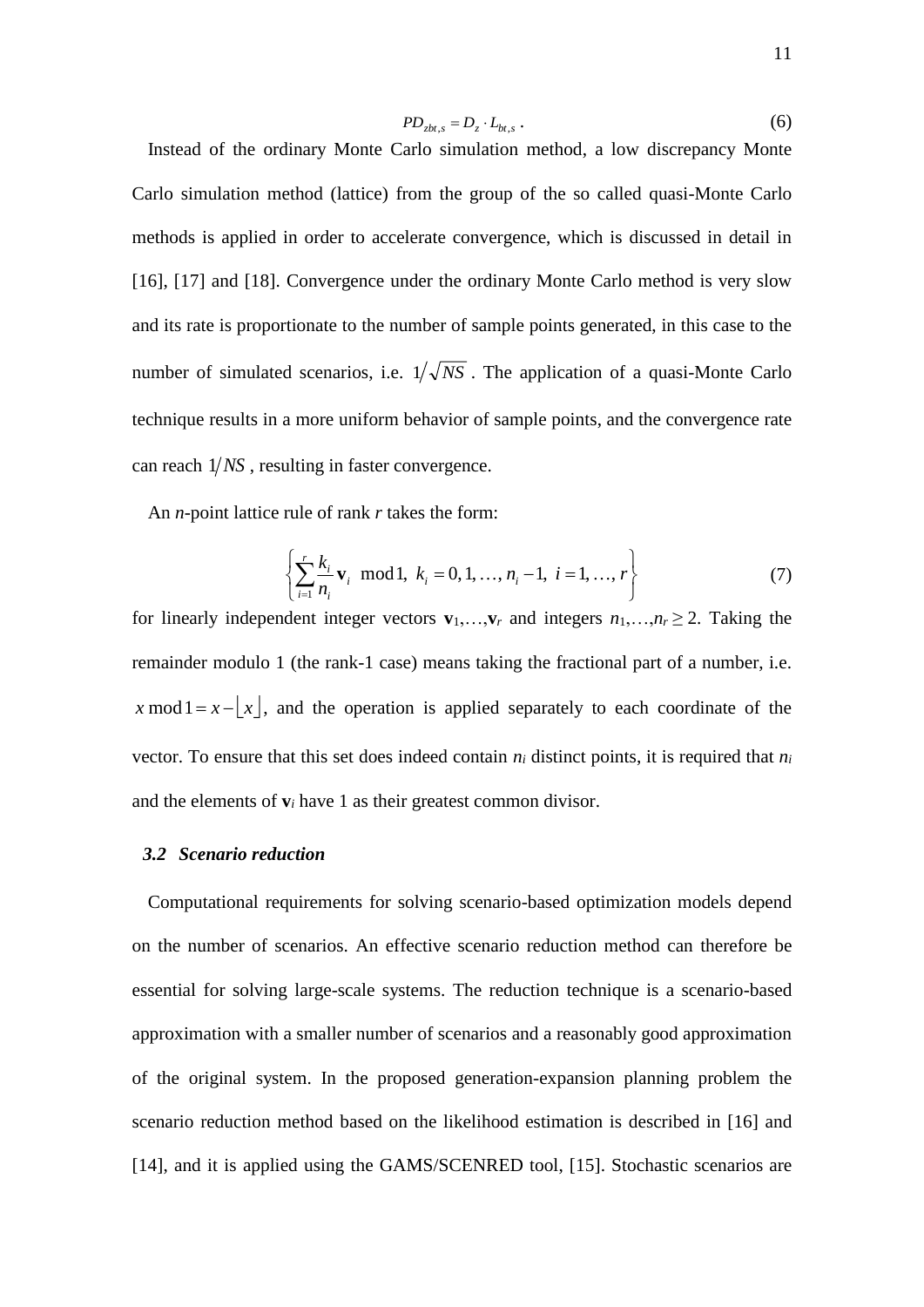clustered into subsets of prescribed cardinality or accuracy. In the process new probabilities to the preserved scenarios are assigned, such that the corresponding reduced probability measure is the closest to the original measure in terms of a certain probability distance between them. The probability distance trades off scenario probabilities and distances of scenario values. In the context of stochastic power management models, the Kantorovich distance of (multivariate) probability distributions is used.

#### **4 GENERATION-EXPANSION PLANNING WITH NGS CONSTRAINTS**

<span id="page-11-0"></span>After data preparation, scenario generation and scenario reduction, the proposed generation-expansion planning process is decomposed using the Benders method into the master problem and its subproblem as presented in Figure 2.

The master problem optimizes the investments in new generation units and consequently in energy transmission paths needed for the evacuation of the electric energy produced in an EPS and for the supply of natural gas as a fuel to gas-fired generation units. The optimization includes operating costs in order to find the most cost-effective solution.  $X_{i,t}$ ,  $Y_{j,t}$ ,  $Q_{j,t}$  and  $Z_{j,t}$  in Figure 2 denote the installation statuses of generation unit *i* and corresponding energy transmission paths, i.e., transmission line *j*, natural-gas pipeline *j* and compressor *j*, in year *t*.

The subproblem addresses the EPS reliability check, taking into account the natural gas constraints of a NGS. The subproblem comprises a two-level optimization with the decomposed EPS reliability check as the master problem of the subproblem and the NGS feasibility check as the final subproblem. The Benders decomposition is applied here in order to decouple a large-scale optimization problem into two problems of smaller dimensions.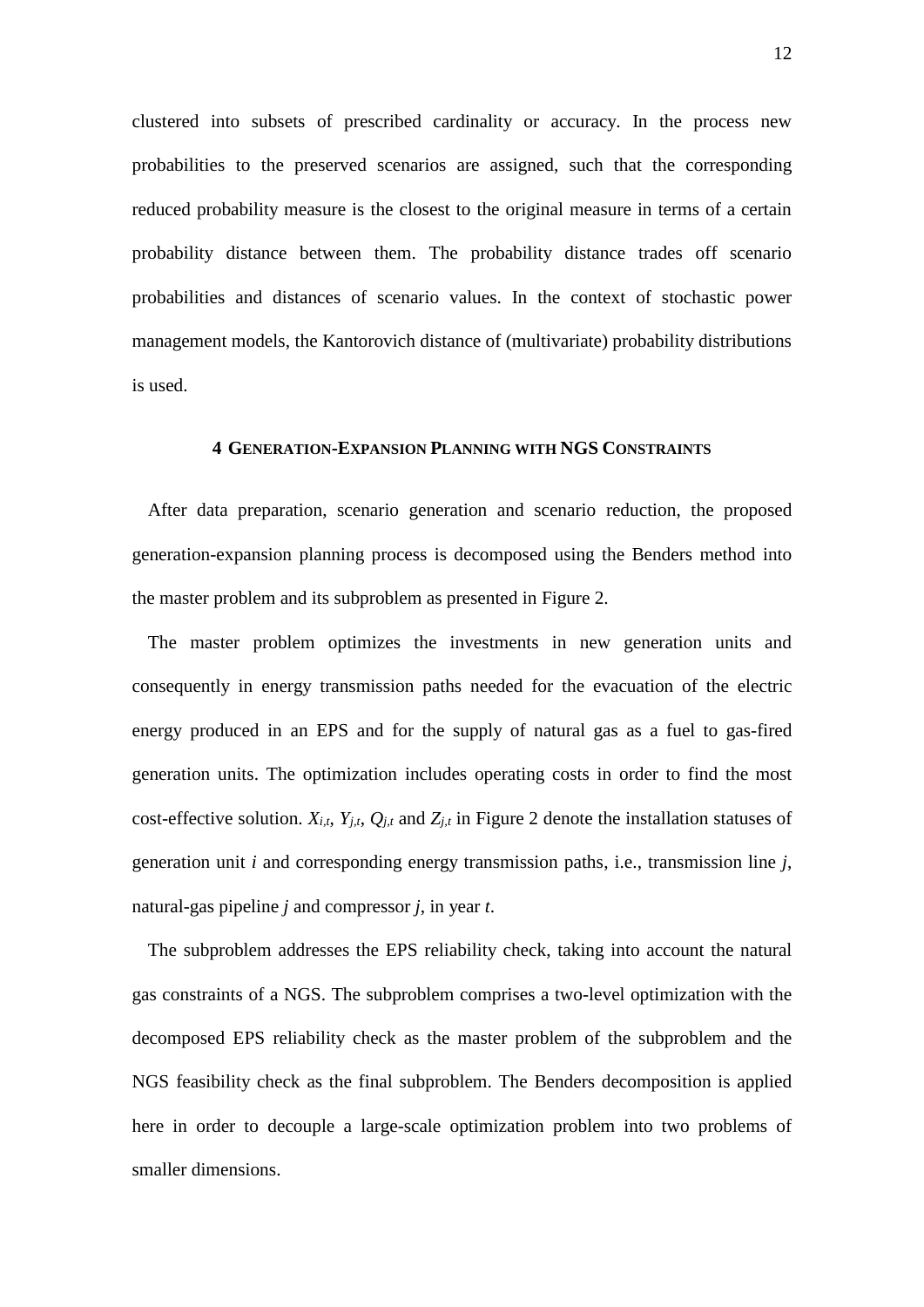#### *4.1 Generation-expansion planning problem*

Generation-expansion planning is solved in the master problem presented in Figure 2. The regulator or an independent system operator (ISO) body performs investment optimization using the mixed integer linear programming (MILP) technique, where the objective is achieving minimal investment and operating costs for existing and candidate generation units. The optimization problem is formulated as:

$$
\begin{bmatrix}\n\sum_{t=1}^{NT} \sum_{b=1}^{NB} \sum_{i=1}^{EG} DT_b \cdot PG_{ibt}^E \cdot PO_i^E \\
+ \sum_{t=1}^{NT} \sum_{b=1}^{NB} \sum_{i=1}^{GG} DT_b \cdot PG_{ibt}^C \cdot PO_i^C \\
+ \sum_{t=1}^{NT} \sum_{b=1}^{NB} \sum_{i=1}^{GG} \frac{DI_c \cdot X_{it}}{(1+d)^{(t-1)}} + \sum_{t=1}^{NT} \sum_{b=1}^{NB} \frac{AI_i}{(1+d)^{(t-1)}} + \sum_{t=1}^{NT} \sum_{b=1}^{NB} \sum_{j=1}^{AI_i} \frac{TIC_j \cdot Y_{jt}}{(1+d)^{(t-1)}} + \sum_{t=1}^{NT} \sum_{b=1}^{NB} \frac{AC_i}{j-1} \frac{CIC_j \cdot Z_{jt}}{(1+d)^{(t-1)}} + \sum_{t=1}^{NT} \sum_{b=1}^{NB} \sum_{j=1}^{AC_i} \frac{CIC_j \cdot Z_{jt}}{(1+d)^{(t-1)}}\n\end{bmatrix},
$$
\n(8)

s.t.

$$
0 \le PG_{ibt}^E \le PG_i^{E,\max} \qquad \forall i, \forall b, \forall t,
$$
\n(9)

$$
0 \le PG_{ibt}^C \le PG_i^{C, \max} \cdot X_{it} \qquad \forall i, \forall b, \forall t,
$$
\n
$$
(10)
$$

$$
X_{it} \le X_{i(t+1)} \qquad \forall i, \forall t \tag{11}
$$

$$
Y_{jt} = X_{it} \qquad \forall j, \forall i, \forall t,
$$
\n
$$
(12)
$$

$$
Q_{jt} = X_{it} \qquad \forall j, \forall i, \forall t,
$$
\n
$$
(13)
$$

$$
Z_{jt} = X_{it} \qquad \forall j, \forall i, \forall t . \tag{14}
$$

The first two terms in the objective function (8) are the operating costs of the existing and new generation units. It is important to note that the operating costs are linearized in order to retain the optimization model linear. This assumption is tolerable for gas-fired production units since fuel costs represent the largest part of the total operating costs. The third term represents the investment cost of new generation units. The other terms represent the investment cost of corresponding energy transmission paths that are required for the fuel supply of gas-fired generation units and for the injection of produced electric energy into the EPS, Figure 3.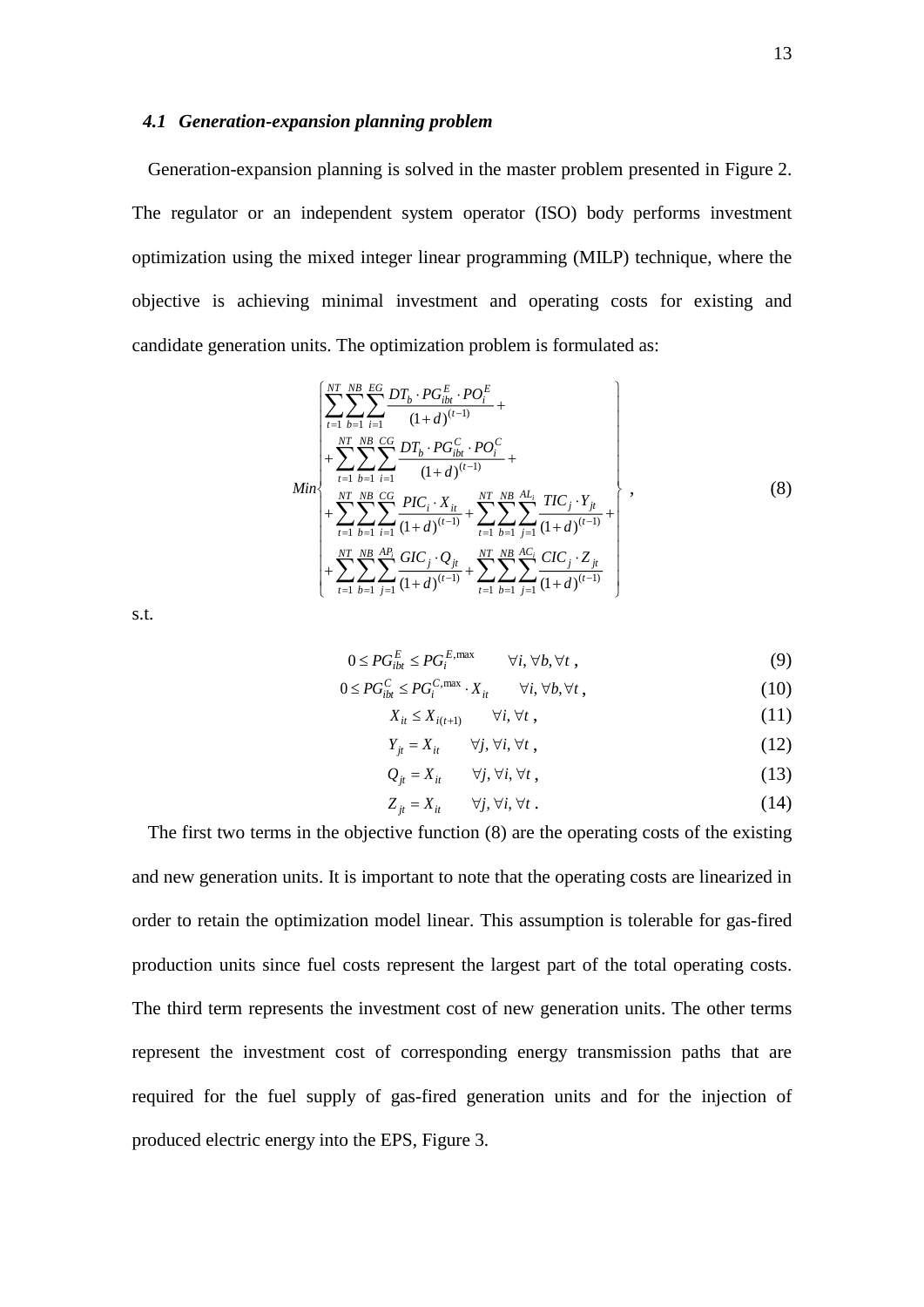Constraints (9) and (10) are the capacity limits for the existing and candidate production units. Constraint (11) is to maintain the installation status of generating units. Constraints (12)–(14) assure the investments in energy paths that are required as mentioned above. Consequently, the total investment cost related to generation unit *i* in year *t* can be expressed as:

$$
IC_i = PIC_i + \sum_{j=1}^{AL_i} TIC_j + \sum_{j=1}^{AP_i} GIC_j + \sum_{j=1}^{AC_i} CIC_j ,
$$
 (15)

and can be included in the objective as:

$$
Min \left\{ \sum_{t=1}^{NT} \sum_{b=1}^{NB} \sum_{i=1}^{EG} \frac{DT_b \cdot PG_{ibt}^E \cdot PO_i^E}{(1+d)^{(t-1)}} + \right\}
$$
  
\n
$$
Min \left\{ + \sum_{t=1}^{NT} \sum_{b=1}^{NB} \sum_{i=1}^{CG} \frac{DT_b \cdot PG_{ibt}^C \cdot PO_i^C}{(1+d)^{(t-1)}} + \right\}
$$
  
\n
$$
+ \sum_{t=1}^{NT} \sum_{b=1}^{NB} \sum_{i=1}^{CG} \frac{IC_i \cdot X_{it}}{(1+d)^{(t-1)}}
$$
\n(16)

The decision variables of the master problem are  $PG_{ibt}^E$ ,  $PG_{ibt}^C$ , and binary variables  $X_{it}$ , *Y*<sub>jt</sub>,  $Q_{jt}$ ,  $Z_{jt}$ , but only optimal installation statuses  $\hat{X}_{it}$ ,  $\hat{Y}_{jt}$ ,  $\hat{Q}_{jt}$  and  $\hat{Z}_{jt}$  are submitted to the subproblem, Figure 2.

## *4.2 Reliability check problem*

The purpose of the reliability check problem is to evaluate the reliability of the planned EPS with natural gas constraints in NGS. In order to tackle large-scale optimization problems of realistic energy systems, the reliability check problem is decoupled into a lower level master problem dealing with the EPS and a lower level subproblem focused on the NGS feasibility check, Figure 2.

#### *4.2.1 EPS reliability check*

This analysis measures system reliability applying Loss of Energy Probability (LOEP). LOEP is defined as the ratio of the expected unserved energy (EUE) to the total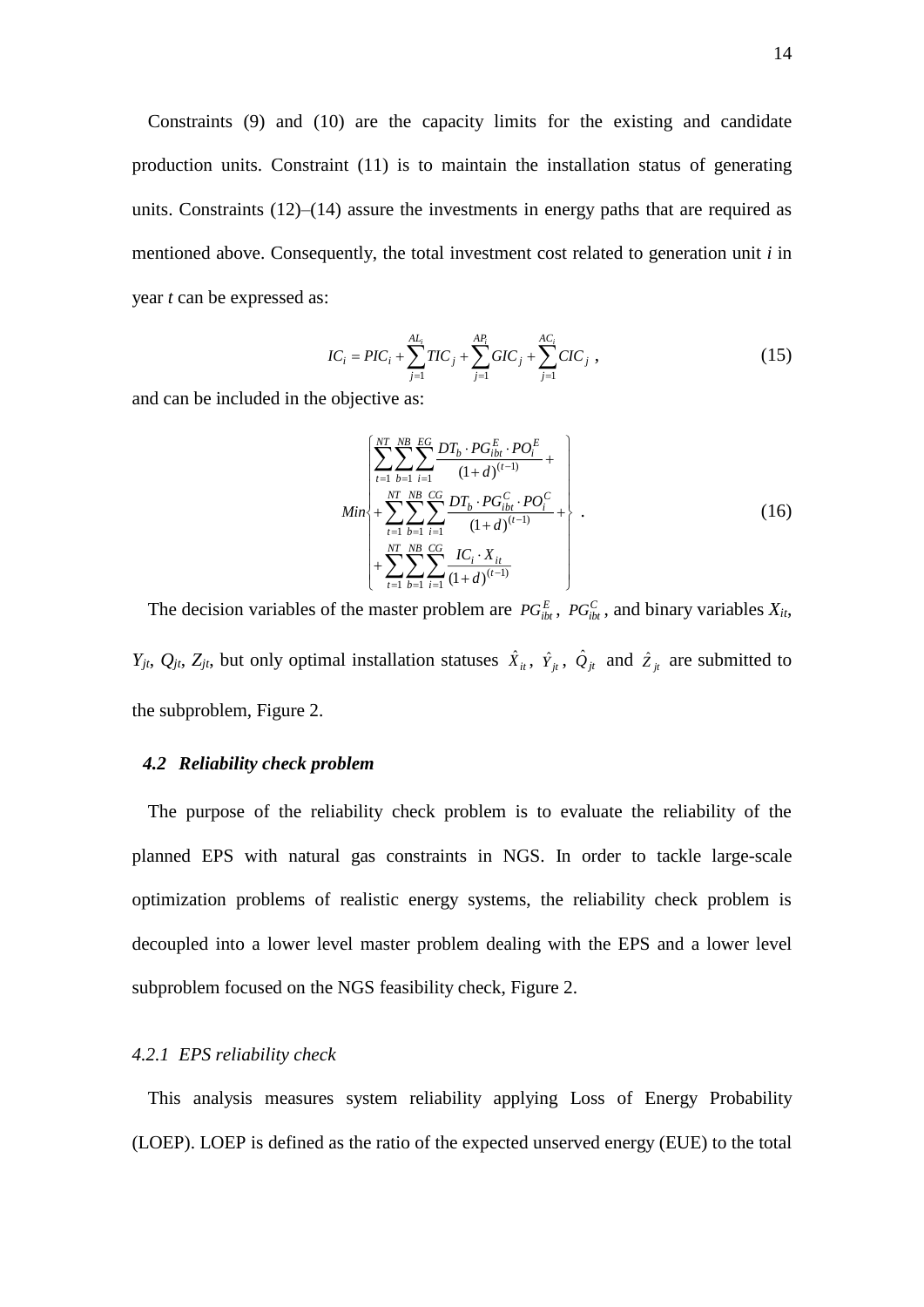electric energy demand of the EPS, [\[19\],](#page-22-9) [\[20\].](#page-23-0) The reliability check problem at load block *b*, year *t*, Benders iteration *r* and scenario *s* is formulated as:

$$
Min\Big\{W_{bt,s}^r = \mathbf{1}^{\mathrm{T}} \cdot \mathbf{S}_{1,s} + \mathbf{1}^{\mathrm{T}} \cdot \mathbf{S}_{2,s}\Big\},\tag{17}
$$

s.t.

$$
\mathbf{A} \cdot \mathbf{P} \mathbf{G}_s - \mathbf{B} \cdot \mathbf{P} \mathbf{D}_s - \mathbf{K} \cdot \mathbf{P} \mathbf{L}_s + \mathbf{S}_{1,s} - \mathbf{S}_{2,s} = \mathbf{0},\tag{18}
$$

$$
PL_{jbt,s}^{E} = \frac{\theta_{jmbt,s}^{E} - \theta_{jpt,s}^{E} - \gamma_{jbt,s}^{E}}{x_{j}^{E}} \qquad \forall j,
$$
 (19)

$$
\left| PL_{jbt,s}^{A} - \frac{\theta_{jmbt,s}^{A} - \theta_{jmbt,s}^{A} - \gamma_{jbt,s}^{A}}{x_{j}^{A}} \right| \leq M \cdot \left( 1 - \hat{Y}_{jt}^{A} \right) \qquad \forall j,
$$
\n(20)

$$
\left| PL_{jbt,s}^{E} \right| \leq PL_{j}^{E,\max} \cdot UY_{jbt,s}^{E} \qquad \forall j \tag{21}
$$

$$
\left| PL_{jbt,s}^{A} \right| \leq PL_{j}^{A,\max} \cdot UY_{jbt,s}^{A} \cdot \hat{Y}_{jt} \qquad \forall j,
$$
\n(22)

$$
\gamma_j^{E,\min} \le \gamma_{jbt,s}^E \le \gamma_j^{E,\max},\tag{23}
$$

$$
\gamma_j^{A,\min} \le \gamma_{jbt,s}^A \le \gamma_j^{A,\max} \,,\tag{24}
$$

$$
0 \le PG_{ibt,s}^E \le PG_i^{E,\max} \cdot UX_{ibt,s}^E \qquad \forall i,
$$
\n(25)

$$
0 \le PG_{ibt,s}^C \le PG_i^{C,\max} \cdot UX_{ibt,s}^C \cdot \hat{X}_{jt} \quad (\lambda_{ibt,s}') \quad \forall i,
$$
\n(26)

$$
\mathbf{S}_{1,s} \ge \mathbf{0},\tag{27}
$$

$$
\mathbf{S}_{2,s} \ge \mathbf{0} \,,\tag{28}
$$

$$
\theta_{ref} = 0. \tag{29}
$$

The decision variables are **PG***<sup>s</sup>* and slack variables **S<sup>1</sup>**,*<sup>s</sup>* and **S<sup>2</sup>**,*s*. However, only the **PG***<sup>s</sup>* related to the gas-fired production units are submitted to the NGS feasibility check. Once the EPS feasibility check problem is solved and the NGS is feasible for every scenario, the Benders cut of the outer loop in Figure 2 at iteration *r* is generated when the LOEP at load block *b* in year *t* is larger than the target LOEP. The LOEP at load block *b* in year *t* is calculated by dividing the expected value of the objective function  $W_{bt,s}^r$  times the duration of the load block  $DT_b$  with the expected load  $L_{bt,s}$  times the duration of the load block *DTb*, [\[16\]:](#page-22-6)

$$
LOEP_{bt} = \frac{\sum_{s=1}^{NS} PR_s \cdot W_{bt,s}^r \cdot DT_b}{\sum_{s=1}^{NS} PR_s \cdot L_{bt,s} \cdot DT_b}.
$$
 (30)

If the reliability criterion is not satisfied, the Benders cut is formed as: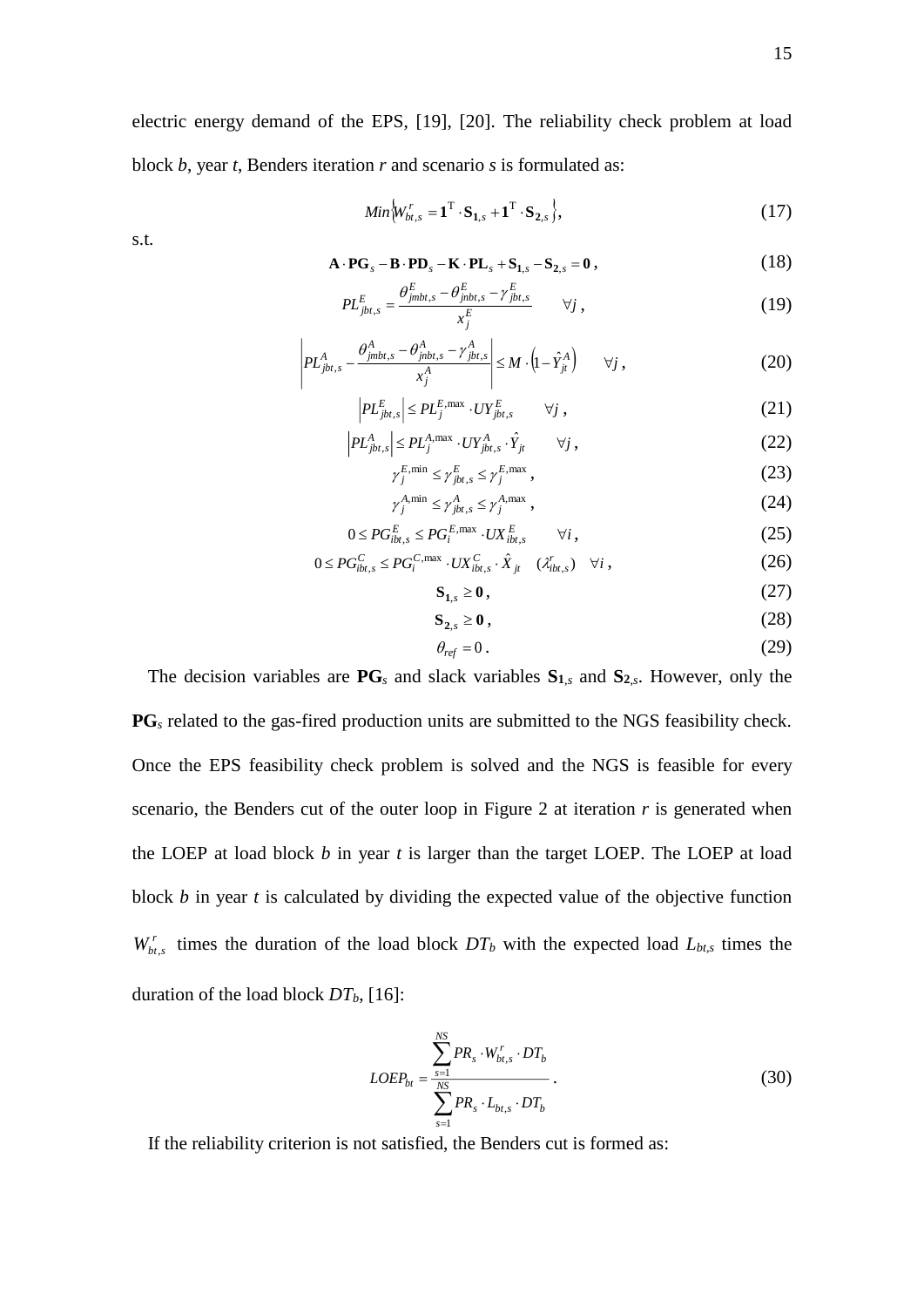$$
\sum_{s=1}^{NS} PR_s \cdot W_{bt,s}^r + \sum_{s=1}^{NS} \sum_{i=1}^{CG} \Big( PR_s \cdot \lambda_{ibt,s}^r \cdot PG_i^{C,\max} \cdot UX_{ibt,s}^C \cdot \Big( X_{it} - \hat{X}_{it} \Big) \Big) \leq LOEP \cdot \sum_{s=1}^{NS} PR_s \cdot L_{bt,s} \,, \tag{31}
$$

and sent through the outer Benders loop to the master problem as an additional constraint for the next iteration.

#### *4.2.2 NGS feasibility check*

The electric power generated by a gas-fired production unit is a nonlinear function of natural gas supply, which is presented as a natural gas load in the NGS, thus generation unit *i* with electric power production  $PG_{ibt,s}$  in year *t*, block *b* and scenario *s* has to be supplied with  $GD^*_{kbt,s}$  of natural gas from node *k* in the NGS:

$$
GD_{kbt,s}^* = p_i + q_i \cdot PG_{ibt,s} + r_i \cdot PG_{ibt,s}^2 \,, \tag{32}
$$

where coefficients  $p_i$ ,  $q_i$  and  $r_i$  depend on power plant characteristics.

Each gas-fired production unit has its maximal and minimal technical boundary, (25) and (26), and its electric energy production also depends on natural gas contracts with natural gas suppliers, which may present additional limitations to the production capacity. For simplicity's sake gas contract constraints are not explicitly addressed in the paper but it is presumed that generation capacities in (25) and (26) already incorporate possible additional natural gas contract limitations.

The optimization problem of the NGS feasibility check at load block *b*, year *t*, Benders iteration *r* and scenario *s* is formulated as:

$$
Min\Big\{GW_{bt,s}^r = \mathbf{1}^{\mathrm{T}} \cdot \mathbf{S}_{\mathbf{3},s} + \mathbf{1}^{\mathrm{T}} \cdot \mathbf{S}_{\mathbf{4},s} \Big\},\tag{33}
$$

s.t.

$$
\mathbf{C} \cdot \mathbf{G} \mathbf{G}_s - \mathbf{D} \cdot \mathbf{G} \mathbf{D}_s - \mathbf{E} \cdot \mathbf{G} \mathbf{L}_s - \mathbf{F} \cdot \mathbf{G} \mathbf{C}_s + \mathbf{S}_{3,s} - \mathbf{S}_{4,s} = \mathbf{0},\tag{34}
$$

$$
0 \leq GD_{kbt,s} \leq GD_{kbt,s}^* \quad (\mu_{kbt,s}^r) \quad \forall k \tag{35}
$$

$$
\left| GL_{jbt,s}^E \right| \leq GL_j^{E,\max} \cdot UQ_{jbt,s}^E \qquad \forall j,
$$
\n(36)

$$
\left| GL_{jbt,s}^A \right| \leq GL_j^{A,\max} \cdot UQ_{jbt,s}^A \cdot \hat{Q}_{jt} \qquad \forall j,
$$
\n(37)

$$
\left|GC_{jbt,s}^{E}\right| \leq GC_{j}^{E,\max} \cdot UZ_{jbt,s}^{E} \qquad \forall j,
$$
\n(38)

$$
\left|GC_{jbt,s}^A\right| \leq GC_j^{A,\max} \cdot UZ_{jbt,s}^A \cdot \hat{Z}_{jt} \qquad \forall j,
$$
\n(39)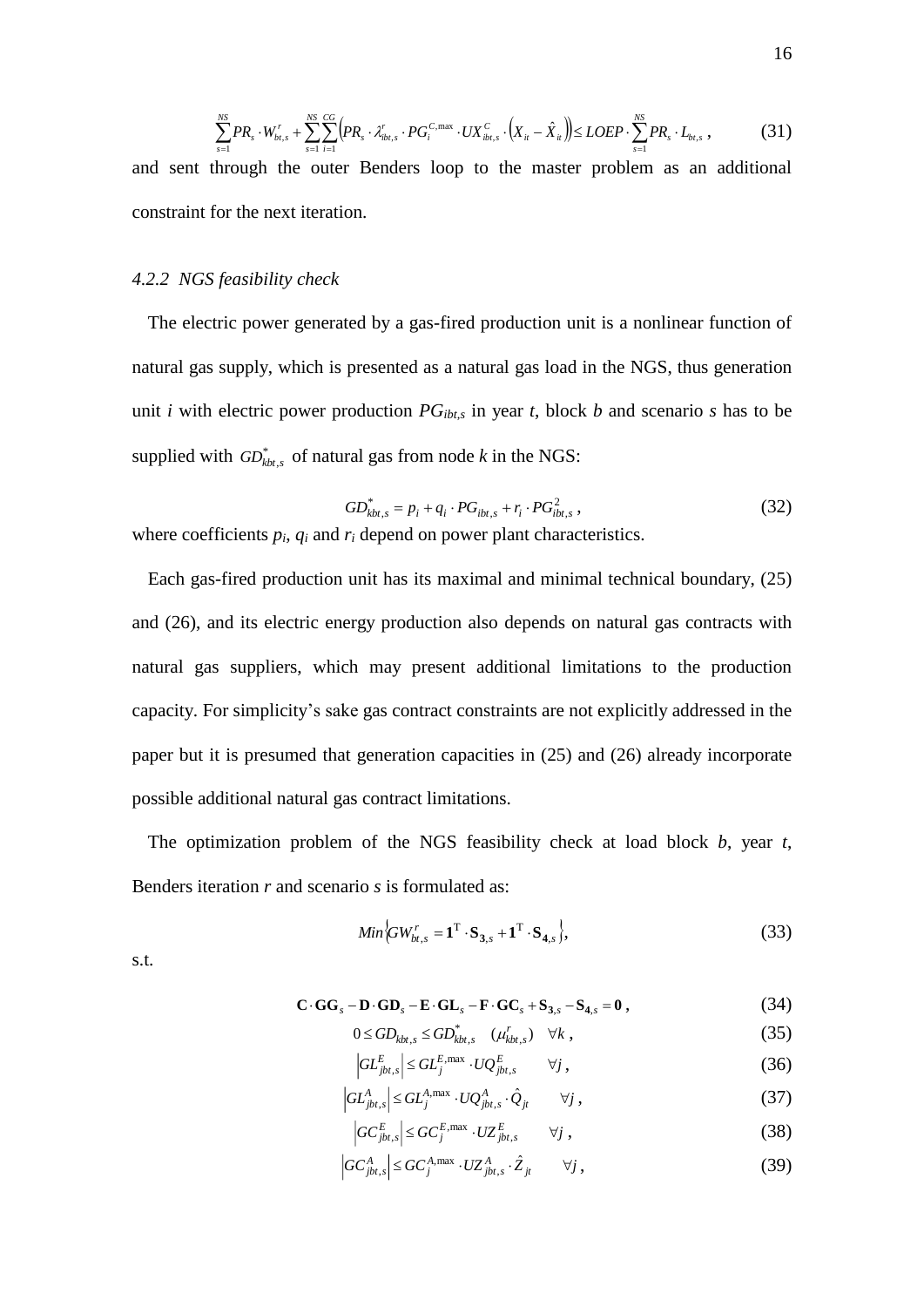$$
0 \le GG_{ibt,s} \le GG_i^{\max} \cdot UW_{ibt,s} \qquad \forall i,
$$
\n
$$
(40)
$$

$$
\mathbf{S}_{3,s} \ge \mathbf{0} \,,\tag{41}
$$

$$
\mathbf{S}_{4,s} \ge \mathbf{0} \,. \tag{42}
$$

The decision variables are **GG***s*, **GD***s*, **GL***s*, **GC***s*, and slack variables **S<sup>3</sup>**,*<sup>s</sup>* and **S<sup>4</sup>**,s. If a non-zero objective function  $GW<sub>b</sub><sub>t,s</sub>$  is obtained, the available natural gas resources cannot satisfy natural gas transmission limits and/or natural gas demands of gas-fired production units. Consequently, the Benders cut of the inner loop in Figure 2 is formed as:

$$
GW_{bt,s}^r + \sum_{k=1}^{NN} \mu_{kbt,s}^r \cdot D_k \cdot \left(GD_{kbt,s} - \hat{GD}_{kbt,s}^r\right) \le 0.
$$
 (43)

Inserting (32) in (43) for gas-fired units forms power constraints and adds them to the EPS reliability check, (17)–(29), for the next iteration.

As presented, the NGS feasibility check is performed using the transportation model of the NGS, (33)–(42), considering only the capacities of natural gas wells and transportation capacities of pipelines and compressors. Detailed NGS models that also consider pressure constraints and the optimization of controllable compressors, e.g. the model in [\[9\],](#page-21-7) would be inappropriate for long-term expansion planning problems since the exact structure of the NGS over the planning horizon is not known, as the NGS is continuously expanding according to the long-term planning program. Detailed NGS models are applicable in short-term and real-time analyses, such as unit-commitment and economic-dispatch problems.

#### **5 CASE STUDY**

<span id="page-16-0"></span>The proposed method for generation-expansion planning and diversification of energy transmission paths is tested on a 6-bus model of an EPS and a 10-node model of a NGS, as presented in Figure 4. The 6-bus EPS consists of 3 natural gas independent generators, 3 loads and 7 lines. In the 10-node NGS, 7 loads are supplied by 3 natural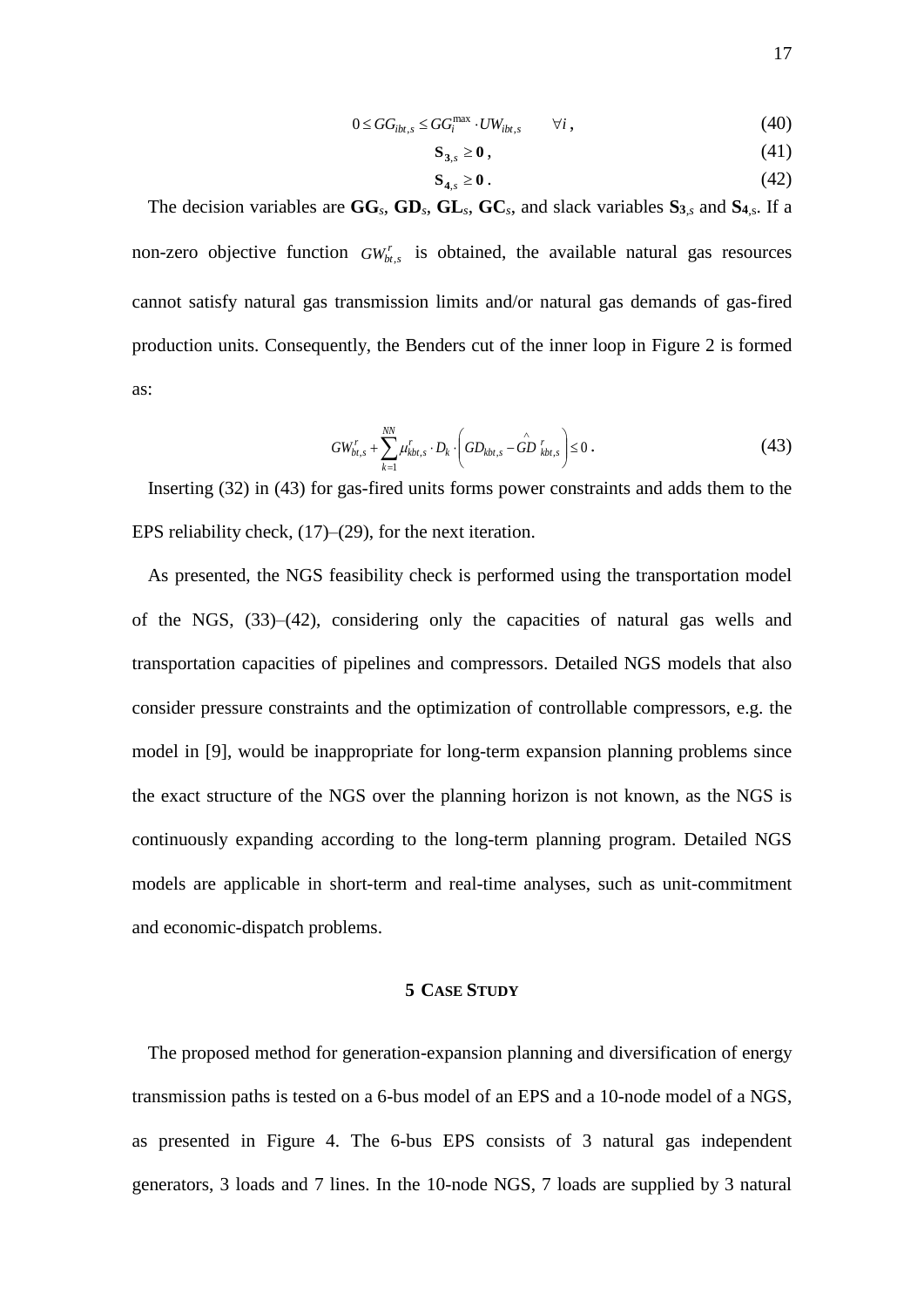gas wells through 9 pipelines and 2 compressors. The detailed parameters of the used EPS and NGS models are given in Tables 1–4.

Electric loads are located at buses 3, 4 and 5. The average peak-load and energydemand growth rates *RP* and *RE* are 5 % per year. The random components in peak-load and energy-demand growth rate,  $ERP_{ts}$  and  $ERE_{ts}$ , have a normal distribution with 0 mean and 0.01 standard deviation. The annual load duration curve, Figure 1, consists of 4 load blocks with constant powers. Their values in the initial year and block durations are presented in Table 5.

The case study is applied to a 10-year planning horizon with a 5 % target LOEP for all load blocks. In addition to the 3 existing production units in Figure 4, 14 candidate gasdependent generation units are considered in the planning process. They are divided into two groups:

- **group N** with 7 candidate units, N1–N7 in [Figure 5,](#page-24-0) located close to natural gas sources with the required transmission lines for the power injection into the EPS. - **group E** with 7 candidate units, E1–E7 in [Figure 5,](#page-24-0) located close to electric energy consumption centers with required pipelines to provide fuel from the NGS.

Reference [21] addresses the comparison of the capital cost of energy transmission via natural gas pipelines and overhead electric wires, comparing two generic infrastructure scenarios. In the first scenario, 100 miles of a 500 kV electric transmission line are required in order to deliver 1,500 MW of electric power from remote generators to consumers. In the second scenario, 100 miles of a 20" gas pipeline are built to fuel a 1500 MW generation facility located near the load center. The exact capital cost breakdown and assumptions are provided in [21] and the capital (investment) costs are overviewed in Tables 6 and 7.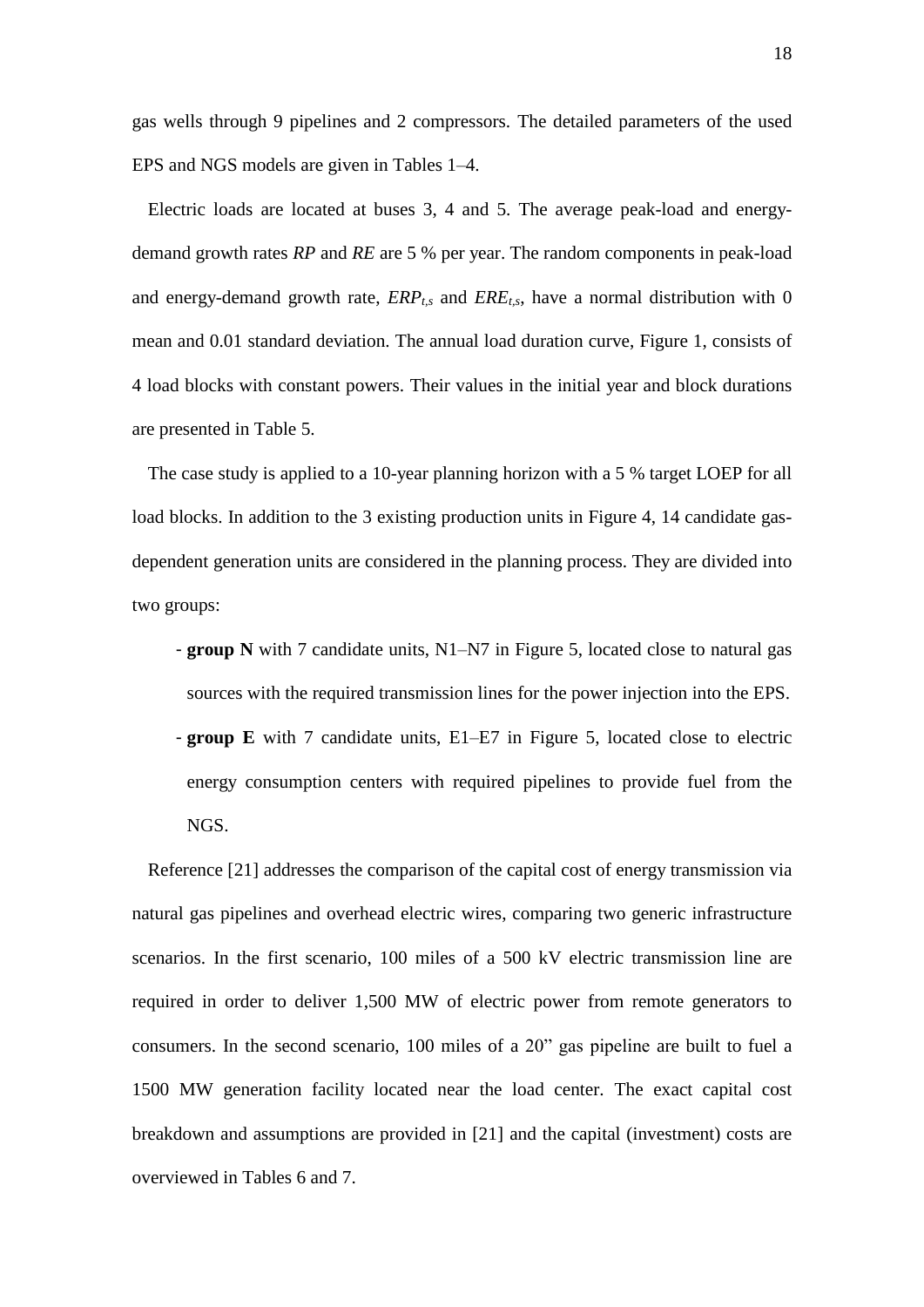The overall cost comparison is provided in Table 8, including operation and maintenance (O&M) costs. The 12 % interest rate is used for this study as being generally representative of private sector borrowing. The assumed lifetime of the equipment is 40 years and the 65 % load factor approximates the typical electric transmission scenario as reported in [21].

References [22] and [23] provide information on the key factors affecting the economics of electricity production using a range of technologies. Based on this reference, the last row in Table 8 presents the cost structure for a typical gas-fired generation unit. Fuel costs are estimated as 80 % of total annual costs and O&M costs represent 2 % of the annual investment. Data from Table 8 are used for all candidate generators and energy transmission paths in groups N and E. The parameters are presented in Table 9.

The investment costs of additional transmission lines are slightly higher compared to the investment costs of additional pipelines, thus candidate generators near the fuel sources, i.e. generators in group N, have higher total investment costs compared to generators in group E. The operation costs of generators in group E are minimally higher compared to the operation costs of generators in group N due to the different operation costs of transmission lines and pipelines. Other parameters are equal for both generators in each pair, e.g. generators N1 and E1, facilitating clear conclusions of the simulation.

As discussed in Introduction, due to the interdependency of EPSs and NGSs, the EPS reliability, security of supply with electric energy and, consequently, planning decisions depend on conditions in NGSs as well. Thus, 3 cases are considered in the study to show the effectiveness of the proposed model. Each case has specific FORs for all additional natural gas transmission pipelines between the NGS and EPS, Figure 5, required to supply production units E1–E7 with fuel. The values are presented in Table 10.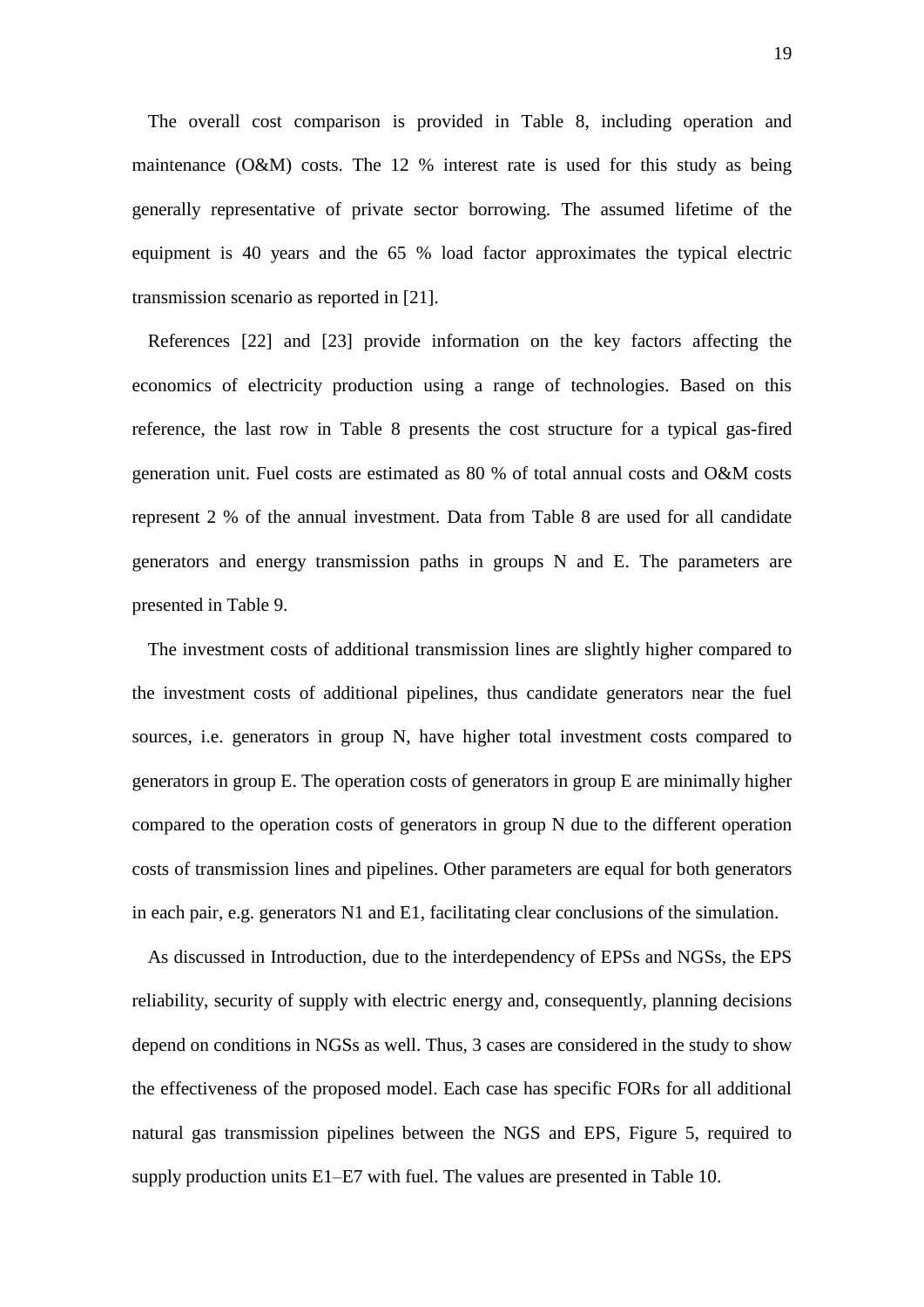FORs for all additional transmission lines between NGS and EPS, Figure 5, required for the injection of produced power by units N1–N8 are constant in all cases end equal 0.5 %. The test cases are designed in such a way to show the descending reliability of natural gas transportation paths between gas sources and gas-fired units. This results in the need to search for alternative ways of providing energy to consumers in the EPS. In this case study the alternative was, obviously, the transmission lines.

For each case 1,000 scenarios are created using the low-discrepancy Monte Carlo simulation, with each scenario representing outages of generation units, natural gas wells, transmission lines, pipelines, compressors and random components of electric load, i.e. ERPs and EREs. The computation time for the scenario-based problem depends on the number of scenarios, thus SCENRED/GAMS for scenario reduction is applied to reduce the number of scenarios from 1,000 to 10. Table 11 shows the probabilities of the remaining scenarios for each simulated case.

Tables 12–14 present the installation years of candidate production units for all cases. The number of installed units increases during the planning horizon in accordance with consumption growth, providing for a reliable operation of the EPS. In all simulated cases, due to lower investment costs generators from group E are initially installed. If the target LOEP is not reached by those units, some of the units from group N are additionally installed.

The installation dynamics in the simulated cases, Tables 4–6, show that the optimization model proposes the installation of expensive units in group N also in earlier years when the reliability of natural gas transportation paths is lower. Figure 6 presents the total number of operation years of units in groups E and N. Unreliable pipelines and consequently unreliable generators in group E require an additional investment in the reliable group N generators and corresponding transmission lines in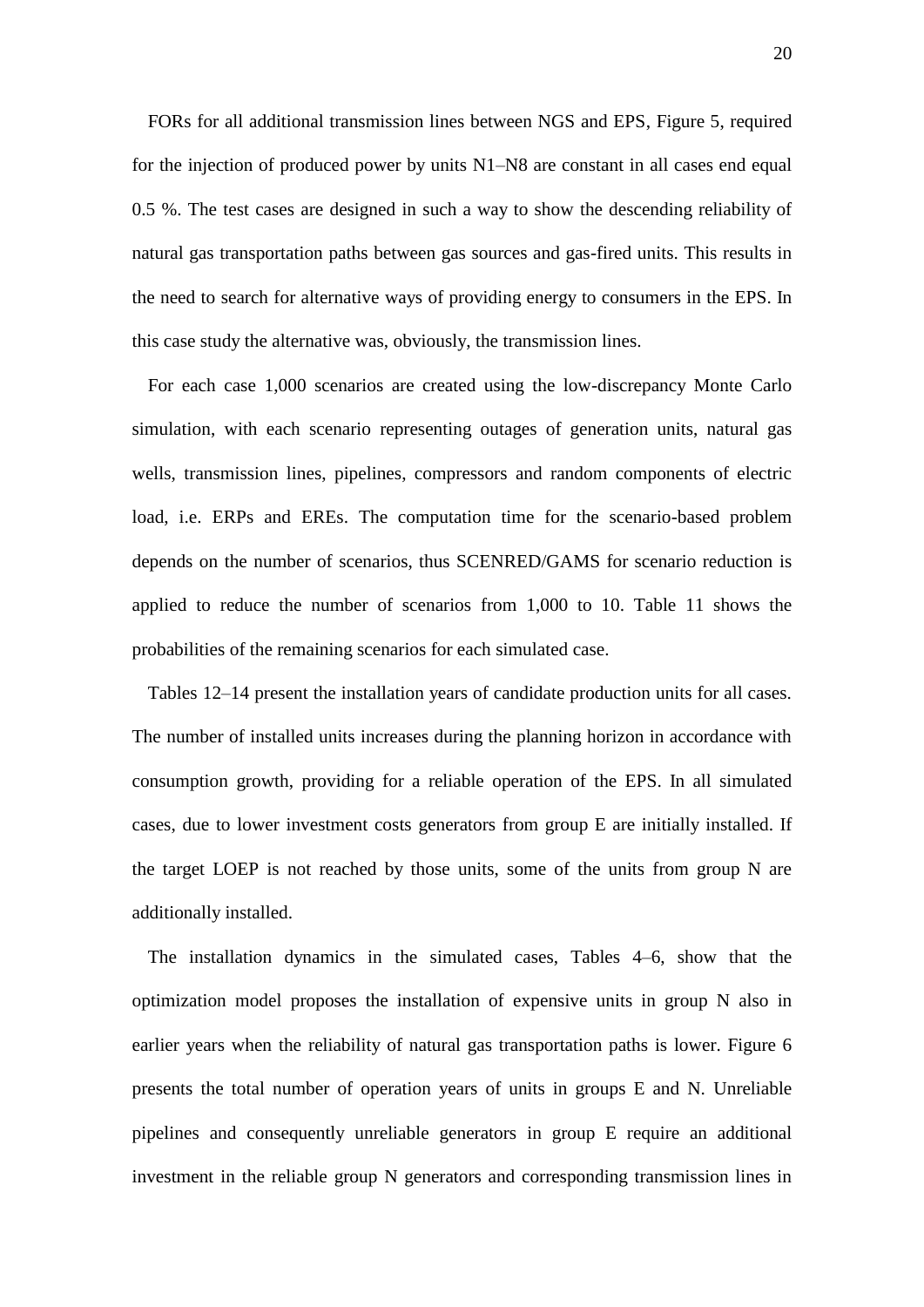order to meet the LOEP target. The result is a more diverse set of energy transmission paths proposed for installation in the planning period.

The results in Figure 7 present the total capacities of all installed units, including the existing units, for each planning year. Since the availability of generation units supplied with natural gas, i.e. units in group E, is decreasing through simulated cases, additional units have to be installed in order to meet reliability requirements. Consequently the total costs expressed with net present value (NPV) shown in Table 15 are the highest in case 3.

#### **6 CONCLUSIONS**

<span id="page-20-1"></span>The paper proposes the stochastic long-term generation-expansion planning formulation applying the Monte Carlo simulation and scenario reduction technique. Uncertainties in the availability of EPS and NGS elements and inaccuracies in electric load forecasting are considered through the planning horizon. The Benders decomposition is applied in two loops in order to reduce computational requirements and to enable the solving of large-scale problems. The effectiveness of the proposed formulation is demonstrated on the case of the interdependent operation of the 6-bus EPS and the 10-node NGS. Simulations show that the proposed method successfully performs generation-expansion and diversification of available energy transmission paths.

## **7 REFERENCES**

<span id="page-20-0"></span>[1] M. Shahidehpour, Y. Fu, T. Wiedman, Impact of Natural Gas Infrastructure on Electric Power Systems, Proceedings of the IEEE 93(5) (2005) 1042–1056.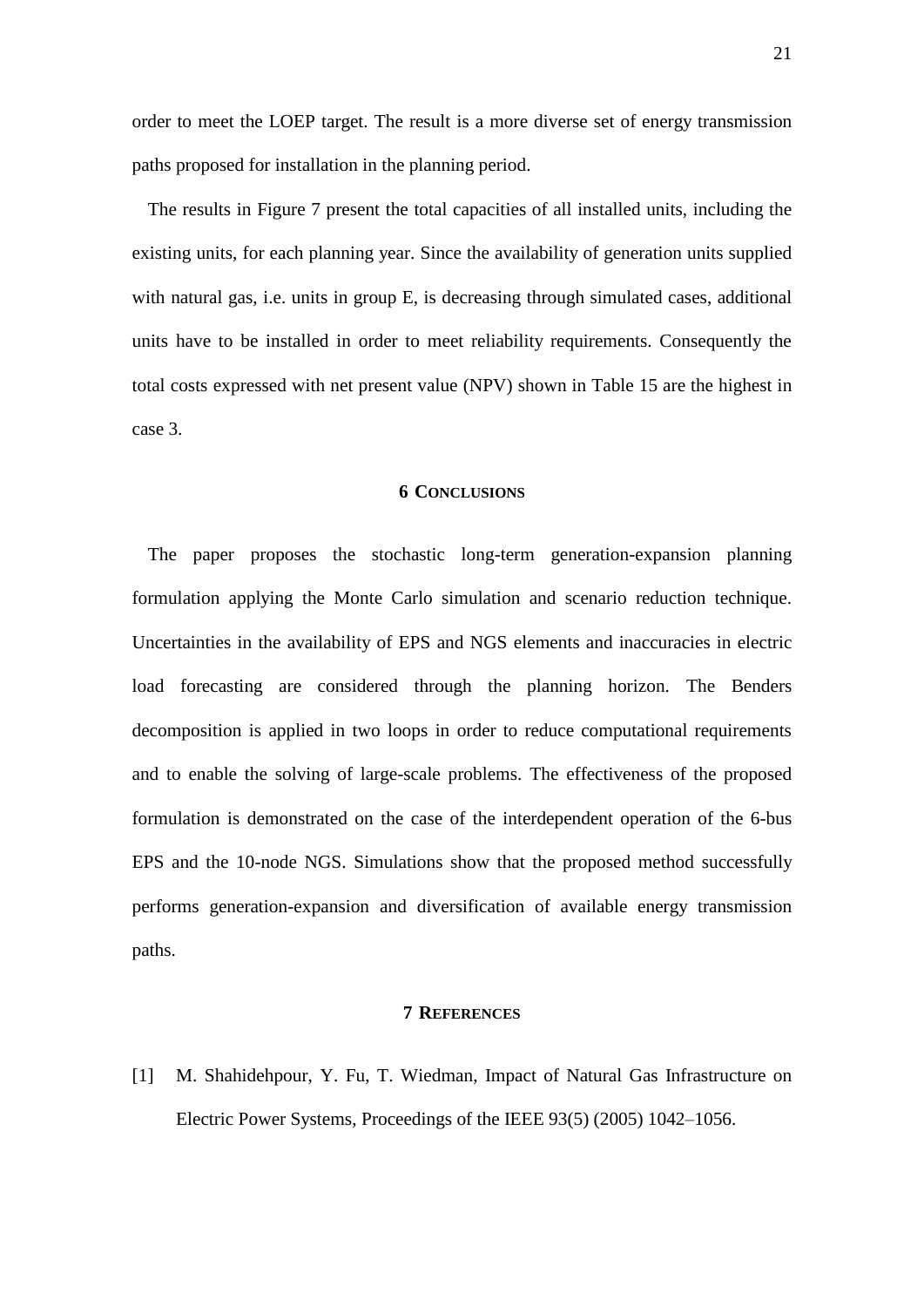- <span id="page-21-0"></span>[2] J. Munoz, N. Jimenez-Redondo, J. Perez-Ruiz, J. Barquin, Natural gas network modeling for power systems reliability studies, Proceedings of 2003 IEEE/PES Power Tech Conference (2003) 4–8.
- <span id="page-21-1"></span>[3] O.D. Mello, T. Ohishi, An integrated dispatch model of gas supply and thermoelectric generation with constraints on the gas supply, Proceedings of X Symposium of Specialists in Electric Operation and Expansion Planning (X SEPOPE) (2006) SP-085.
- <span id="page-21-2"></span>[4] S. An, Q. Li, T.W. Gedra, Natural gas and electricity optimal power flow, Proceedings of 2003 IEEE/PES Transmission and Distribution Conference and Exposition 1 (2003) 138–143.
- <span id="page-21-3"></span>[5] C. Unsihuay, J.W. Marangon Lima, A.C. Zambroni de Souza, Modeling the Integrated Natural Gas and Electricity Optimal Power Flow, Proceedings of 2007 IEEE/PES General Meeting (2007) 1–7.
- <span id="page-21-4"></span>[6] M. Geidl, G. Andersson, Optimal Power Flow of Multiple Energy Carriers, IEEE Transactions on Power Systems 22(1) (2007) 145–155.
- <span id="page-21-5"></span>[7] C. Unsihuay, J.W. Marangon Lima, A.C. Zambroni de Souza, Short-term operation planning of integrated hydrothermal and natural gas systems, Proceedings of 2007 IEEE/PES Power Tech Conference (2007) 1410–1416.
- <span id="page-21-6"></span>[8] M. Urbina, Z. Li, A Combined Model for Analyzing the Interdependency of Electrical and Gas System, Proceedings of 39<sup>th</sup> North American Power Symposium NAPS '07 (2007) 468–472.
- <span id="page-21-7"></span>[9] C. Liu, M. Shahidehpour, Y. Fu, Z. Li, Security-Constrained Unit Commitment with Natural Gas Transmission Constraints, IEEE Transactions on Power Systems 24(3) (2009) 1523–1536.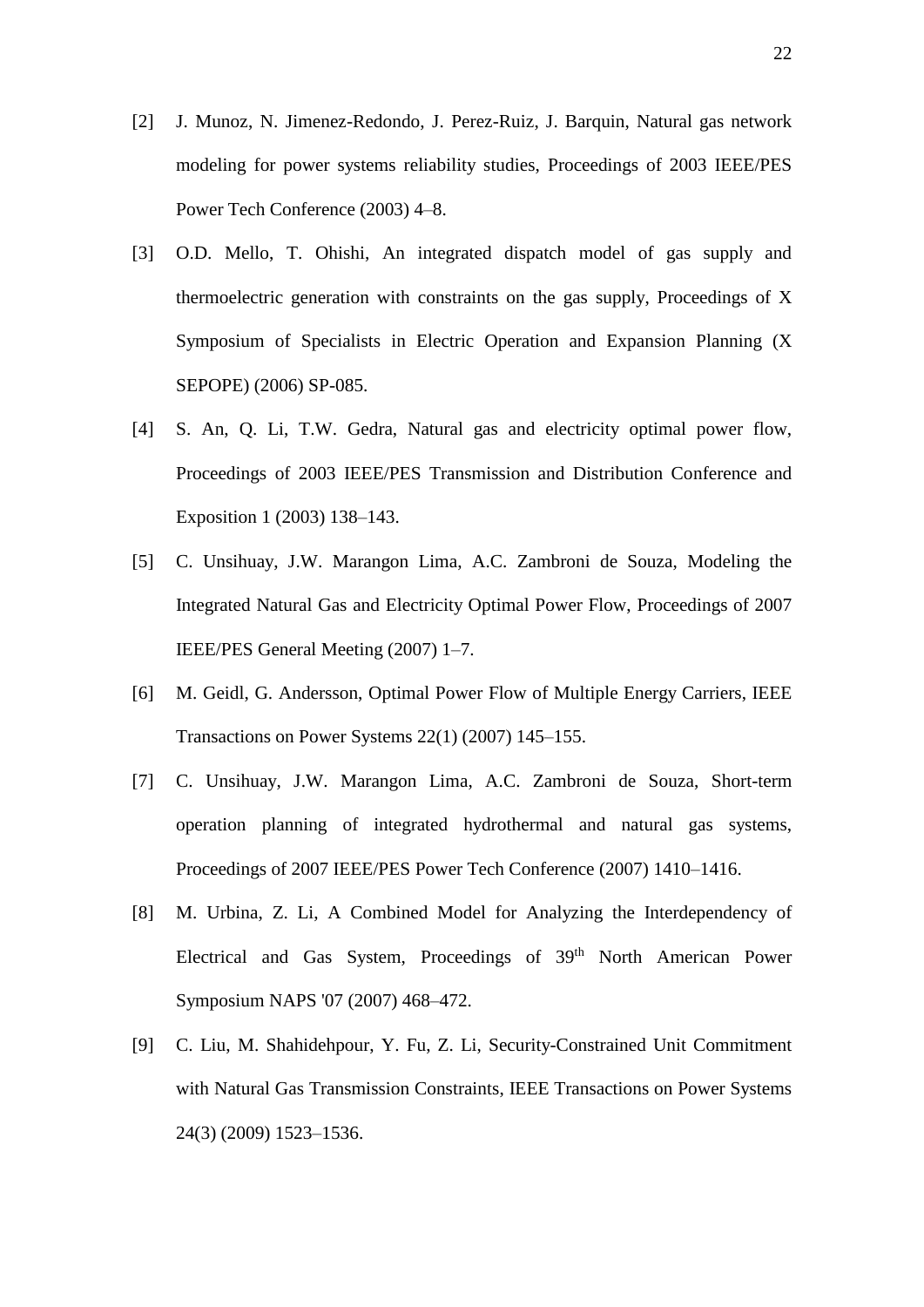- <span id="page-22-0"></span>[10] T. Li, M. Eremia, M. Shahidehpour, Interdependency of Natural Gas Network and Power System Security, IEEE Transactions on Power Systems 23(4) (2008) 187– 1824.
- <span id="page-22-1"></span>[11] S. Hecq, Y. Bouffioulx, P. Doulliez, P. Saintes, The Integrated Planning of the Natural Gas and Electricity Systems under Market Conditions, Proceedings of 2001 IEEE Porto Power Tech Conference (2001) 1–5.
- <span id="page-22-2"></span>[12] C. Unsihuay, J.W. Marangon-Lima, A.C. Zambroni de Souza, Integrated Power Generation and Natural Gas Expansion Planning, Proceedings of 2007 IEEE/PES Power Tech Conference (2007) 1404–1409.
- <span id="page-22-3"></span>[13] M.O. Buygi, H.M. Shanechi, G. Balzer, M. Shahidehpour, N. Pariz, Network planning in unbundled power systems, IEEE Transactions on Power Systems 21(3) (2006) 1379–1387.
- <span id="page-22-4"></span>[14] J. Dupačová, N. Gröwe-Kuska, W. Römisch, Scenario Reduction in Stochastic Programming: An approach Using Probability Metrics, Mathematical Programming A 95 (2003) 493–511.
- <span id="page-22-5"></span>[15] GAMS/SCENRED Documentation, www.gams.com/docs/document.htm.
- <span id="page-22-6"></span>[16] J.H. Roh, M. Shahidehpour, L. Wu, Market-based Generation and Transmission Planning with Uncertainties, IEEE Transactions on Power Systems 24(3) (2009) 1587–1598.
- <span id="page-22-7"></span>[17] L. Wu, M. Shahidehpour, T. Li, Stochastic Security Constrained Unit Commitment, IEEE Transactions on Power Systems 22(2) (2007) 800–811.
- <span id="page-22-8"></span>[18] G. Paul, Monte Carlo Simulation Method in Financial Engineering, Springer, New York, 2003.
- <span id="page-22-9"></span>[19] J.F. Prada, The Value of Reliability in Power Systems, Pricing Operating Reserves, MIT EL-99-005 WP, Energy Laboratory, MIT (1985).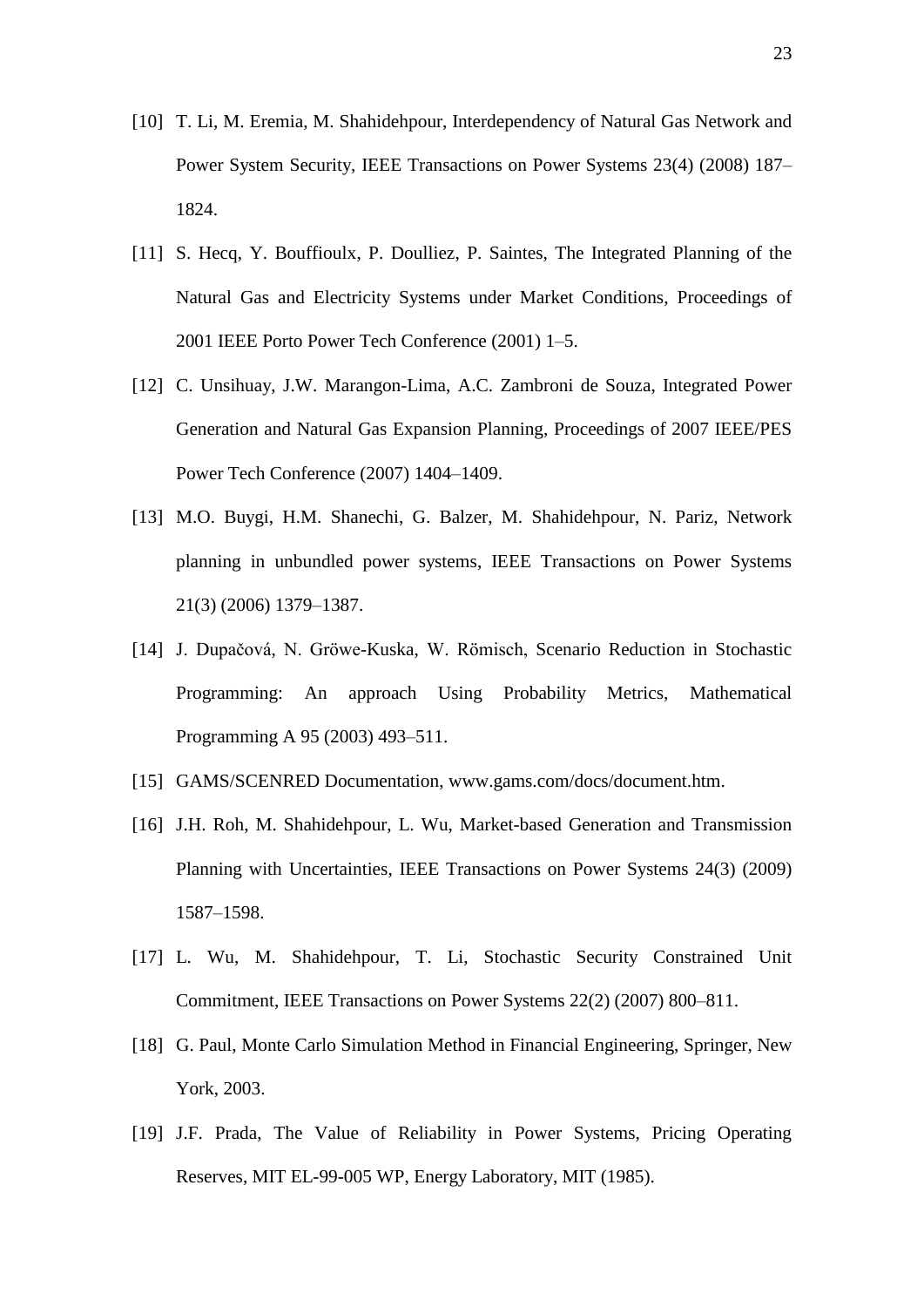- <span id="page-23-0"></span>[20] S. Niioka, N. Okada, R. Yokoyama, Evaluation and Allocation of Supply Reliability Cost in Electricity Market, Proceeding of PowerCon 2000 2 (2000) 703–707.
- [21] S. Buchanan, K. Christie, M. Landauer, J. Quinata, L. Morales, D. Kirschner, R. Friedman, R. Woodworth, J. Caldwell, E. Moore, Comparing Pipelines & Wires, US Department of Energy, Northwest Clean Energy Application Center, March 2004, [http://www.chpcenternw.org/NwChpDocs/Transmission\\_and\\_N\\_Gas\\_Comparing\\_P](http://www.chpcenternw.org/NwChpDocs/Transmission_and_N_Gas_Comparing_Pipes_and_Wires_032304.pdf) [ipes\\_and\\_Wires\\_032304.pdf](http://www.chpcenternw.org/NwChpDocs/Transmission_and_N_Gas_Comparing_Pipes_and_Wires_032304.pdf)
- [22] International Energy Agency, OECD Nuclear Energy Agency, Projected Costs of Generating Electricity, 2005 Update, 2005,<http://books.google.si/books?id=IBCJN> mvWWMQC&printsec=frontcover&hl=sl&source=gbs\_ge\_summary\_r&cad=0#v=o nepage&q&f=false
- [23] International Energy Agency, OECD Nuclear Energy Agency, Projected Costs of Generating Electricity, 2010 Edition, 2010,<http://www.iea.org/textbase/nppdf/free/> 2010/projected\_costs.pdf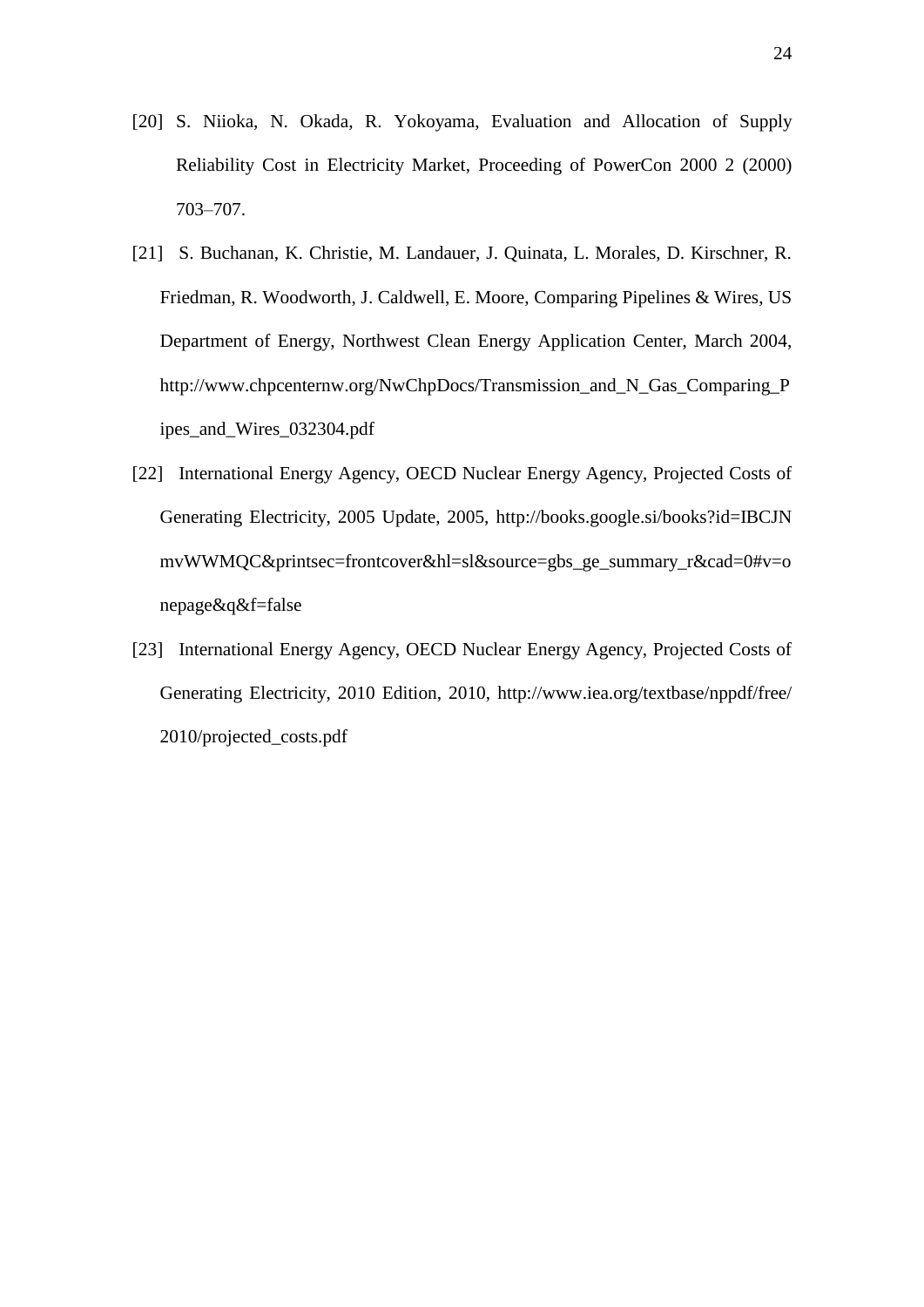

Figure 1: Annual load duration curve



Figure 2: Flow chart of generation-expansion planning procedure



Figure 3: Energy transmission paths between the EPS and NGS



Figure 4: 6-bus model of the EPS and 10 node model of the NGS



<span id="page-24-0"></span>Figure 5: Candidate production units with required energy transmission paths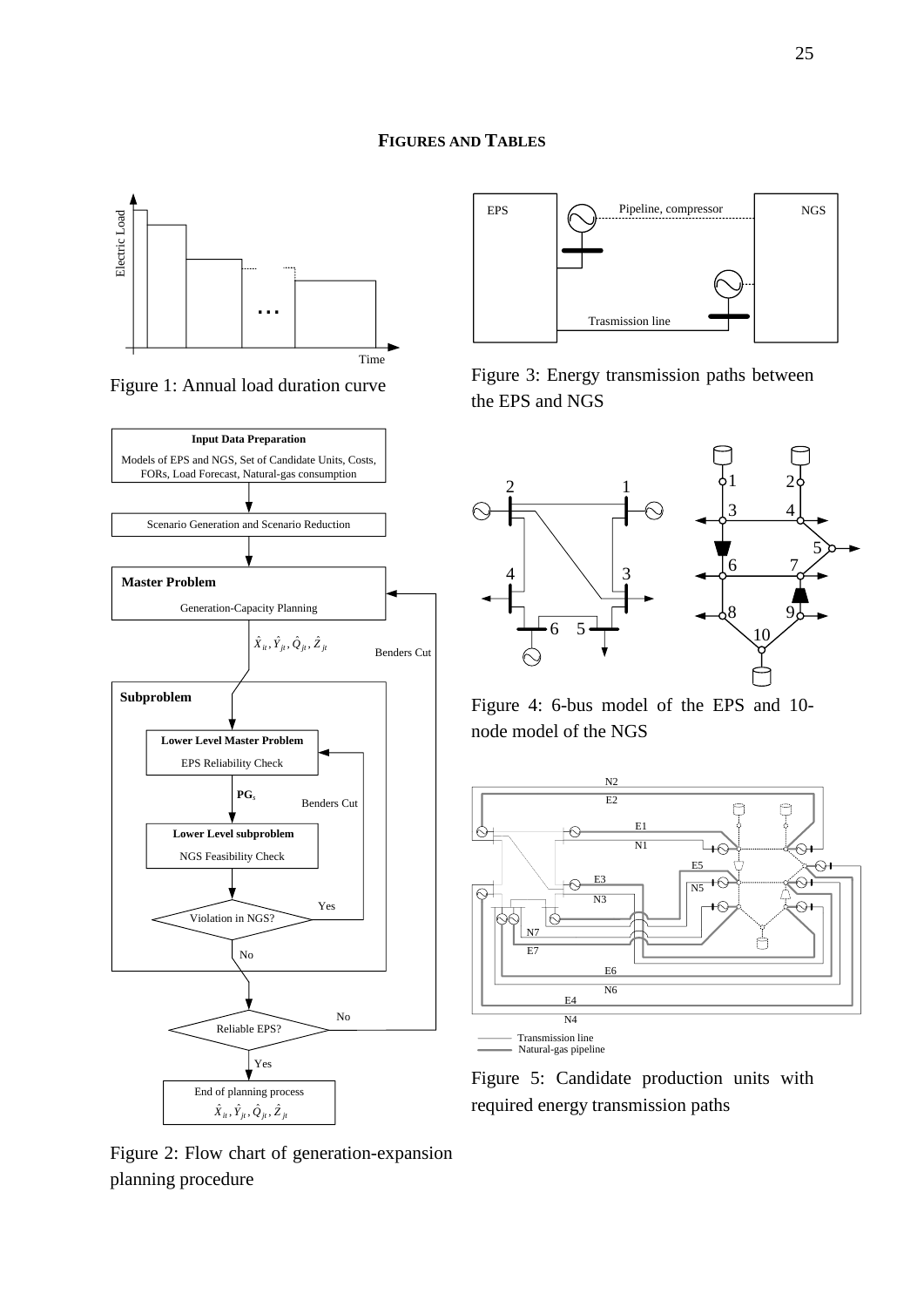

groups E and N

Figure 6: Total operation years of units in Figure 7: Total installed capacities in MW

Table 1: Parameters of the existing generators and loads in the 6-bus EPS

| <b>Bus</b> | Capacity<br>(MW) | Load Distrib.<br>Factor | <b>FOR</b><br>(% ) | Operation cost<br>(S/MWh) |
|------------|------------------|-------------------------|--------------------|---------------------------|
|            | 70               | 0.0                     | 2.0                | 69.876                    |
|            | 70               | 0.0                     | 2.0                | 69.876                    |
|            |                  | 0.4                     | 0.0                | 0.000                     |
|            |                  | 0.3                     | 0.0                | 0.000                     |
|            |                  | 0.3                     | 0.0                | 0.000                     |
|            | 70               | 0.0                     | 2.0                | 69.876                    |

Table 2: Line parameters in the 6-bus EPS

| From bus | To bus | x:    | Capacity (MW) | FOR $(\%)$ |
|----------|--------|-------|---------------|------------|
|          |        | 0.170 | 100           |            |
|          |        | 0.037 | 100           | 1.0        |
|          |        | 0.158 | 100           | 1.0        |
|          |        | 0.197 | 100           | 1.0        |
|          |        | 0.037 | 100           | 1.0        |
|          |        | 0.140 | 100           | 1.0        |
|          |        | 0.017 | 100           |            |

Table 3: Gas production and fixed consumption in the 10-node NGS

| FOR(%)<br>To EPS bus<br>Node<br>Load $(kcf/h)$<br>Well capacity (kcf/h)<br>4000<br>1.0<br>0<br>4000<br>2<br>1.0<br>0<br>3<br>1000<br>0.0<br>1000<br>2<br>0.0<br>4<br>5<br>1000<br>0.0<br>1000<br>0.0<br>6<br>┑<br>1000<br>0.0<br>6<br>1000<br>8<br>0.0<br>6<br>n<br>9<br>1000<br>3<br>0.0<br>10<br>4000<br>1.0 |  |  |  |
|----------------------------------------------------------------------------------------------------------------------------------------------------------------------------------------------------------------------------------------------------------------------------------------------------------------|--|--|--|
|                                                                                                                                                                                                                                                                                                                |  |  |  |
|                                                                                                                                                                                                                                                                                                                |  |  |  |
|                                                                                                                                                                                                                                                                                                                |  |  |  |
|                                                                                                                                                                                                                                                                                                                |  |  |  |
|                                                                                                                                                                                                                                                                                                                |  |  |  |
|                                                                                                                                                                                                                                                                                                                |  |  |  |
|                                                                                                                                                                                                                                                                                                                |  |  |  |
|                                                                                                                                                                                                                                                                                                                |  |  |  |
|                                                                                                                                                                                                                                                                                                                |  |  |  |
|                                                                                                                                                                                                                                                                                                                |  |  |  |
|                                                                                                                                                                                                                                                                                                                |  |  |  |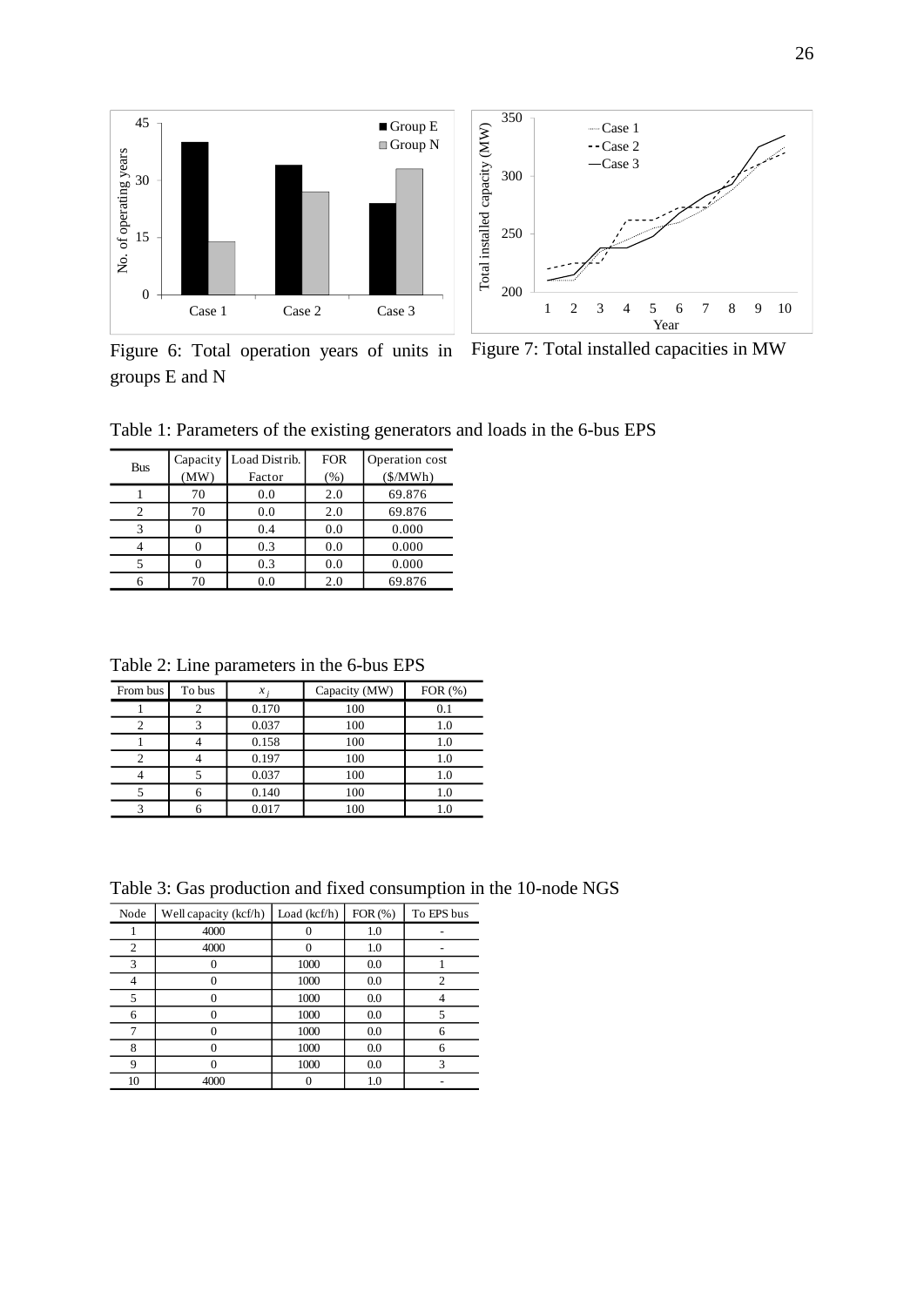| From node | To node | Type       | Capacity (MW) | FOR $(\% )$ |
|-----------|---------|------------|---------------|-------------|
|           | 3       | Pipeline   | 4000          | 0.3430      |
| 2         | 4       | Pipeline   | 4000          | 0.3052      |
| 3         | 4       | Pipeline   | 3000          | 0.3133      |
| 4         | 5       | Pipeline   | 3000          | 0.3240      |
| 5         |         | Pipeline   | 3000          | 0.3026      |
| 6         |         | Pipeline   | 3000          | 0.3146      |
| 6         | 8       | Pipeline   | 3000          | 0.2736      |
| 8         | 10      | Pipeline   | 3000          | 0.2635      |
| 9         | 10      | Pipeline   | 3000          | 0.3135      |
| 3         | 6       | Compressor | 3000          | 0.2807      |
|           | 9       | Compressor | 3000          | 0.3157      |

Table 4: Pipeline and compressor parameters in the 10-node NGS

Table 5: Duration and powers of load blocks

| - wore of a wrecent write point and or rower orders. |     |     |    |  |  |
|------------------------------------------------------|-----|-----|----|--|--|
| Subperiod                                            |     |     |    |  |  |
| Duration (%)                                         |     |     |    |  |  |
| Load (MW)                                            | 200 | 160 | 20 |  |  |

## Table 6: Capital costs of power line

| Material, design and construction of 500 kV power line (%) | 65.04 |             |
|------------------------------------------------------------|-------|-------------|
| Environmental and land (%)                                 | 16.91 |             |
| Upgrade at existing substation (%)                         | 1.63  |             |
| New substation at generator $(\%)$                         | 7.64  |             |
| Communications equipment and fiber (%)                     | 6.50  |             |
| Voltage stabilizing equipment - shunt capacitor (%)        | 2.28  |             |
| Total investment cost (\$/100 miles)                       |       | 199,875,000 |

Table 7: Capital costs of the gas pipeline

| Material, design and construction of 20" pipeline (%)    | 61.50 |             |
|----------------------------------------------------------|-------|-------------|
| Environmental and land (%)                               | 14.79 |             |
| Road and railroad crossings (%)                          | 3.98  |             |
| Mainline valve (%)                                       | 1.39  |             |
| Internal inspection tool (Pig) launcher and receiver (%) | 0.50  |             |
| Compression installed (%)                                | 17.83 |             |
| Total investment cost (\$/100 miles)                     |       | 100,400,000 |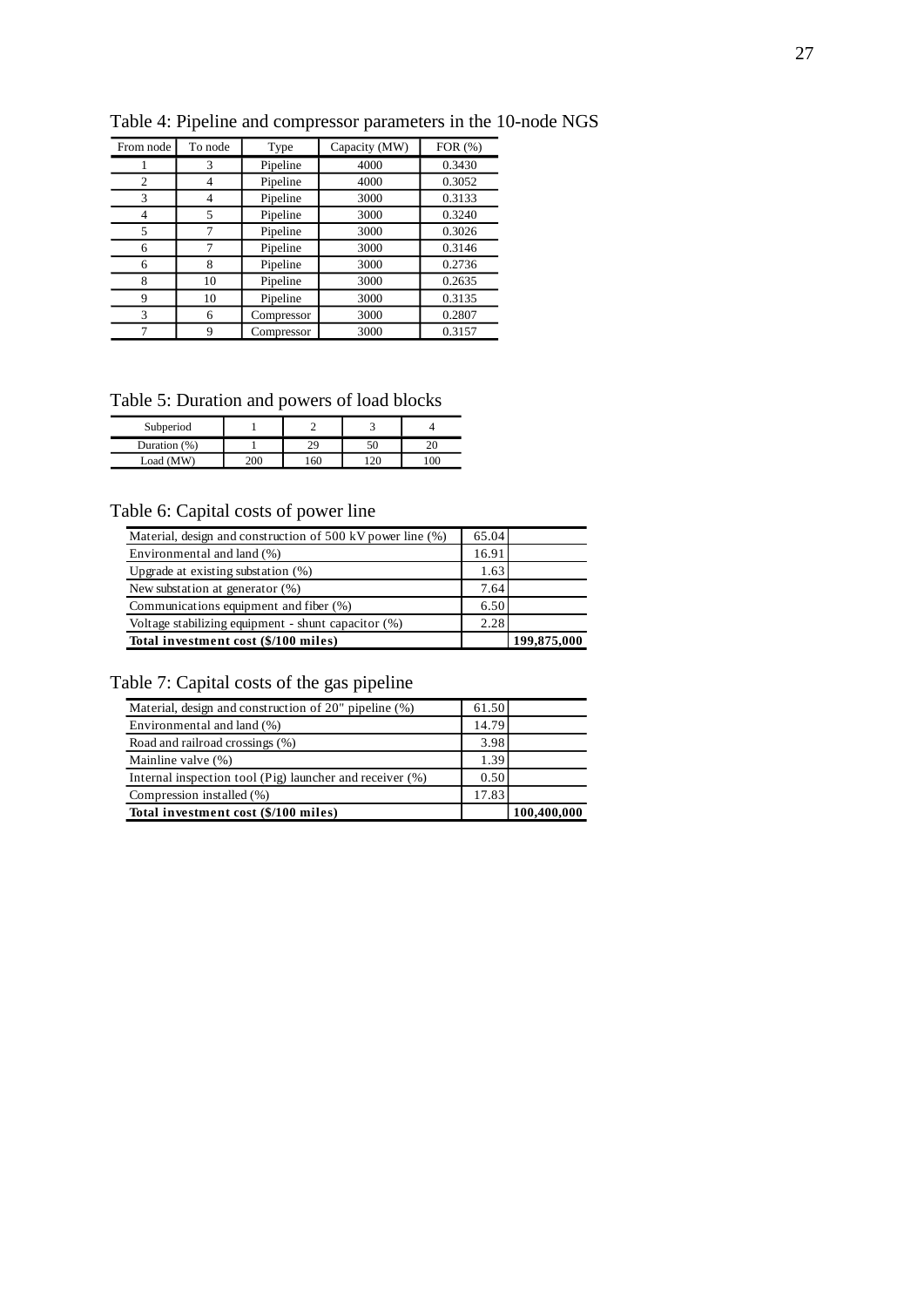|                                          | Power line       | Gas pipeline  | Gas-fired unit |
|------------------------------------------|------------------|---------------|----------------|
| Capacity (MW)                            | 1,500            | 1,500         | 160            |
| Length (mile)                            | 100              | 100           |                |
| Investment cost $(\$)$                   | 199,875,000      | 100,400,000   | 128,000,000    |
| Lifetime (year)                          | 40               | 40            | 40             |
| Cost of capital $(\frac{6}{y}$ ear)      | 12               | 12            | 12             |
| Annual pament (\$/year)                  | 24, 245, 562. 16 | 12,178,884.01 | 15,526,864.07  |
| Annual payment per kW (\$/kW/year)       | 16.16            | 8.12          | 97.04          |
| Annual payment per MWh (\$/MWh/year)*    | 2.84             | 1.43          | 17.04          |
| Annual O&M costs (\$/year)***            | 519,000.00       | 1,000,000.00  | 388,171.60     |
| Annual O&M costs per kW (\$/kW/year)     | 0.35             | 0.67          | 1.94           |
| Annual O&M costs per MWh (\$/MWh/year    | 0.06             | 0.12          | 0.34           |
| Annual Fuel costs $(\frac{6}{y}$ ear)**  |                  |               | 63,349,605.42  |
| Annual fuel costs per kW (\$/kW/year)    |                  |               | 395.94         |
| Annual fuel costs per MWh (\$/MWh/year)* |                  |               | 69.54          |
| Total annual costs (\$/year)             | 24,764,562.16    | 13,178,884.01 | 79,264,641.10  |
| Total annual costs per kW (\$/kW/year)   | 16.51            | 8.79          | 495.40         |
| Total annual costs per MWh (\$/MWh/year) | 2.90             | 1.54          | 87.00          |

Table 8: Overall cost comparison for the power line and the gas pipeline

\* Load factor: 0.65

\*\* 80 % of total annual costs

\*\*\* For gas-fired unit: 2 % of annual payment

| ID             | EPS bus | NGS node | Capacity | Operation cost | Ivestment cost | <b>FOR</b> | $p_i$   | $q_i$      | $r_i$                    |
|----------------|---------|----------|----------|----------------|----------------|------------|---------|------------|--------------------------|
|                |         |          | (MW)     | (S/MWh)        | (\$/kW/year)   | $(\% )$    | (kcf/h) | (kcf/h/MW) | (kcf/h/MW <sup>2</sup> ) |
| N1             |         | 3        | 16       | 69.937         | 113.207        | 1.0        | 0.000   | 0.012      | 1.050                    |
| E1             |         | 3        | 16       | 69.993         | 105.162        | 1.0        | 0.000   | 0.012      | 1.050                    |
| N <sub>2</sub> | 2       | 4        | 10       | 69.937         | 113.207        | 1.0        | 0.000   | 0.022      | 1.100                    |
| E2             | 2       | 4        | 10       | 69.993         | 105.162        | 1.0        | 0.000   | 0.022      | 1.100                    |
| N <sub>3</sub> | 3       | 9        | 11       | 69.937         | 113.207        | 1.0        | 0.000   | 0.014      | 1.030                    |
| E3             | 3       | 9        | 11       | 69.993         | 105.162        | 1.0        | 0.000   | 0.014      | 1.030                    |
| N <sub>4</sub> | 4       | 5        | 12       | 69.937         | 113.207        | 1.0        | 0.000   | 0.011      | 0.960                    |
| E4             | 4       | 5        | 12       | 69.993         | 105.162        | 1.0        | 0.000   | 0.011      | 0.960                    |
| N <sub>5</sub> | 5       | 6        | 10       | 69.937         | 113.207        | 1.0        | 0.000   | 0.021      | 0.870                    |
| E5             | 5.      | 6        | 10       | 69.993         | 105.162        | 1.0        | 0.000   | 0.021      | 0.870                    |
| N <sub>6</sub> | 6       | 7        | 5        | 69.937         | 113.207        | 1.0        | 0.000   | 0.013      | 0.980                    |
| E6             | 6       | 7        | 5        | 69.993         | 105.162        | 1.0        | 0.000   | 0.013      | 0.980                    |
| N7             | 6       | 8        | 10       | 69.937         | 113.207        | 1.0        | 0.000   | 0.023      | 1.070                    |
| E7             | 6       | 8        | 10       | 69.993         | 105.162        | 1.0        | 0.000   | 0.023      | 1.070                    |

Table 9: Parameters of candidate energy transmission paths including production units

Table 10: FORs of additional pipelines and transmission lines

|                                              | Case 1   Case 2   Case 3 |       |
|----------------------------------------------|--------------------------|-------|
| FOR of pipelines $(\%)$                      | $10.00$   15.00   30.00  |       |
| FOR of transmission lines $(\%)$ 0.50   0.50 |                          | 10.50 |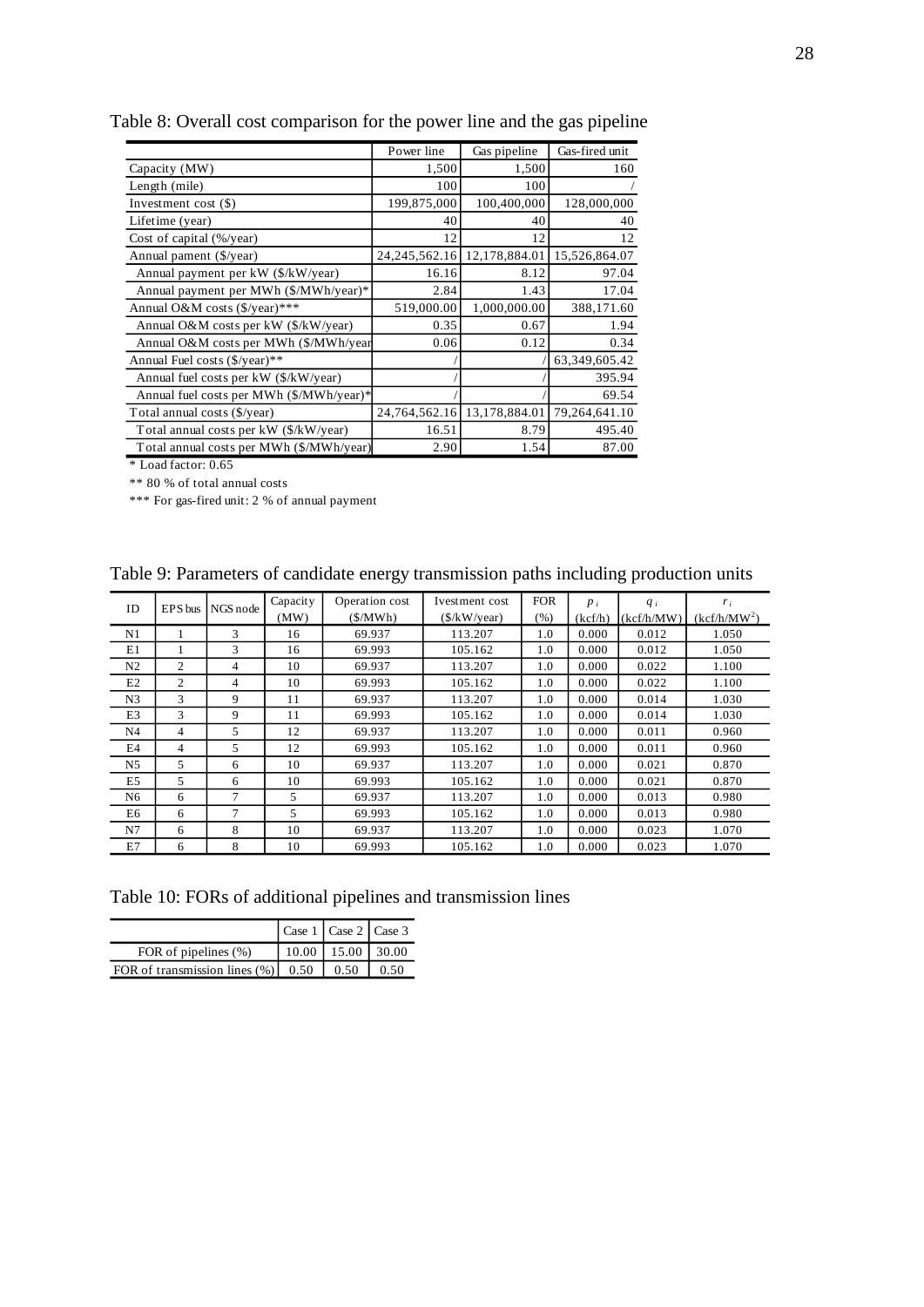| Scen.          | Probabilities PR. |        |        |  |  |  |  |  |
|----------------|-------------------|--------|--------|--|--|--|--|--|
|                | Case 1            | Case 2 | Case 3 |  |  |  |  |  |
| 1              | 0.073             | 0.100  | 0.036  |  |  |  |  |  |
| $\mathfrak{2}$ | 0.086             | 0.147  | 0.105  |  |  |  |  |  |
| 3              | 0.329             | 0.060  | 0.074  |  |  |  |  |  |
| 4              | 0.106             | 0.115  | 0.043  |  |  |  |  |  |
| 5              | 0.035             | 0.136  | 0.067  |  |  |  |  |  |
| 6              | 0.081             | 0.098  | 0.046  |  |  |  |  |  |
| 7              | 0.036             | 0.068  | 0.233  |  |  |  |  |  |
| 8              | 0.071             | 0.102  | 0.138  |  |  |  |  |  |
| 9              | 0.039             | 0.097  | 0.140  |  |  |  |  |  |
| 10             | 0.144             | 0.077  | 0.118  |  |  |  |  |  |

Table 11: Scenario probabilities after scenario reduction

Table 12: Candidate production unit installation year in case 1

| Prod. Unit     |                |                  |                  |                  |                  | Year             |                |                |                |                |
|----------------|----------------|------------------|------------------|------------------|------------------|------------------|----------------|----------------|----------------|----------------|
|                | 1              | 2                | 3                | 4                | 5                | 6                | 7              | 8              | 9              | 10             |
| E1             | 0              | $\overline{0}$   | $\overline{0}$   | $\overline{0}$   | $\overline{0}$   | $\overline{0}$   | $\overline{0}$ | $\mathbf{1}$   | $\mathbf{1}$   | $\mathbf{1}$   |
| E2             | 0              | 0                | 1                | $\mathbf{1}$     | $\mathbf{1}$     | $\mathbf{1}$     | $\mathbf{1}$   | $\mathbf{1}$   | 1              | 1              |
| E <sub>3</sub> | 0              | 0                | $\overline{0}$   | $\overline{0}$   | $\overline{0}$   | $\overline{0}$   | $\overline{0}$ | $\overline{0}$ | 1              | 1              |
| E <sub>4</sub> | 0              | 0                | 0                | $\boldsymbol{0}$ | $\boldsymbol{0}$ | $\boldsymbol{0}$ | $\mathbf{1}$   | $\mathbf{1}$   | 1              | 1              |
| E <sub>5</sub> | 0              | $\boldsymbol{0}$ | $\overline{0}$   | $\mathbf{1}$     | $\mathbf{1}$     | $\mathbf{1}$     | $\mathbf{1}$   | $\mathbf{1}$   | 1              | 1              |
| E <sub>6</sub> | 0              | 0                | 1                | 1                | 1                | $\mathbf{1}$     | $\mathbf{1}$   | $\mathbf{1}$   | 1              | 1              |
| E7             | 0              | 0                | 1                | 1                | 1                | 1                | 1              | 1              | 1              | 1              |
| N <sub>1</sub> | 0              | 0                | $\overline{0}$   | $\overline{0}$   | 0                | 0                | 0              | 0              | 0              | 1              |
| N <sub>2</sub> | 0              | $\boldsymbol{0}$ | $\boldsymbol{0}$ | 0                | 0                | 0                | 0              | 0              | $\mathbf{1}$   | $\mathbf{1}$   |
| N <sub>3</sub> | $\overline{0}$ | $\overline{0}$   | $\overline{0}$   | $\overline{0}$   | $\overline{0}$   | $\overline{0}$   | $\overline{0}$ | $\overline{0}$ | $\overline{0}$ | $\overline{0}$ |
| N <sub>4</sub> | 0              | 0                | 0                | $\overline{0}$   | $\overline{0}$   | $\overline{0}$   | $\overline{0}$ | $\overline{0}$ | $\overline{0}$ | $\overline{0}$ |
| N <sub>5</sub> | 0              | 0                | 0                | 0                | 0                | 0                | 0              | 0              | $\mathbf{0}$   | $\mathbf{0}$   |
| N <sub>6</sub> | 0              | 0                | 0                | 0                | $\boldsymbol{0}$ | 1                | $\mathbf{1}$   | $\mathbf{1}$   | 1              | 1              |
| N7             | 0              | 0                | 0                | $\overline{0}$   | 1                | 1                | 1              | 1              | 1              | 1              |

Table 13: Candidate production unit installation year in case 2

| Prod. Unit     |          |                  |                  |                  |                | Year           |                |                |              |                |
|----------------|----------|------------------|------------------|------------------|----------------|----------------|----------------|----------------|--------------|----------------|
|                | 1        | 2                | 3                | 4                | 5              | 6              | 7              | 8              | 9            | 10             |
| E1             | 0        | $\overline{0}$   | $\boldsymbol{0}$ | $\boldsymbol{0}$ | $\overline{0}$ | 0              | 0              | $\mathbf{1}$   | $\mathbf{1}$ | $\mathbf{1}$   |
| E2             | 1        | 1                | 1                | 1                | $\mathbf{1}$   | $\mathbf{1}$   | $\mathbf{1}$   | 1              | 1            | 1              |
| E3             | $\theta$ | $\Omega$         | $\Omega$         | 0                | 0              | 0              | 0              | $\theta$       | 1            | 1              |
| E4             | 0        | $\overline{0}$   | $\overline{0}$   | $\overline{0}$   | $\overline{0}$ | $\overline{0}$ | $\overline{0}$ | $\overline{0}$ | 0            | $\overline{0}$ |
| E <sub>5</sub> | 0        | $\overline{0}$   | $\overline{0}$   | 1                | 1              | 1              | 1              | 1              | 1            | 1              |
| E <sub>6</sub> | 0        | 1                | 1                | 1                | 1              | 1              | 1              | 1              | 1            | 1              |
| E7             | 0        | $\boldsymbol{0}$ | $\boldsymbol{0}$ | $\mathbf{0}$     | 0              | 0              | 0              | $\mathbf{1}$   | 1            | $\mathbf{1}$   |
| N1             | 0        | $\mathbf{0}$     | $\mathbf{0}$     | $\mathbf{0}$     | $\mathbf{0}$   | 0              | 0              | $\theta$       | $\theta$     | $\overline{0}$ |
| N <sub>2</sub> | 0        | $\mathbf{0}$     | $\overline{0}$   | $\overline{0}$   | $\overline{0}$ | 0              | $\overline{0}$ | $\overline{0}$ | 0            | $\mathbf{1}$   |
| N <sub>3</sub> | 0        | $\overline{0}$   | $\overline{0}$   | $\overline{0}$   | $\overline{0}$ | 1              | 1              | 1              | 1            | $\mathbf{1}$   |
| N <sub>4</sub> | 0        | $\overline{0}$   | $\overline{0}$   | 1                | $\mathbf{1}$   | 1              | 1              | $\mathbf{1}$   | $\mathbf{1}$ | 1              |
| N <sub>5</sub> | 0        | $\overline{0}$   | $\mathbf{0}$     | $\overline{0}$   | $\overline{0}$ | 0              | 0              | $\overline{0}$ | 0            | 0              |
| N <sub>6</sub> | 0        | $\theta$         | $\theta$         | 1                | 1              | 1              | 1              | 1              | 1            | $\mathbf{1}$   |
| N7             | 0        | 0                | 0                | 1                | 1              | 1              | 1              | $\mathbf{1}$   | 1            | $\mathbf{1}$   |